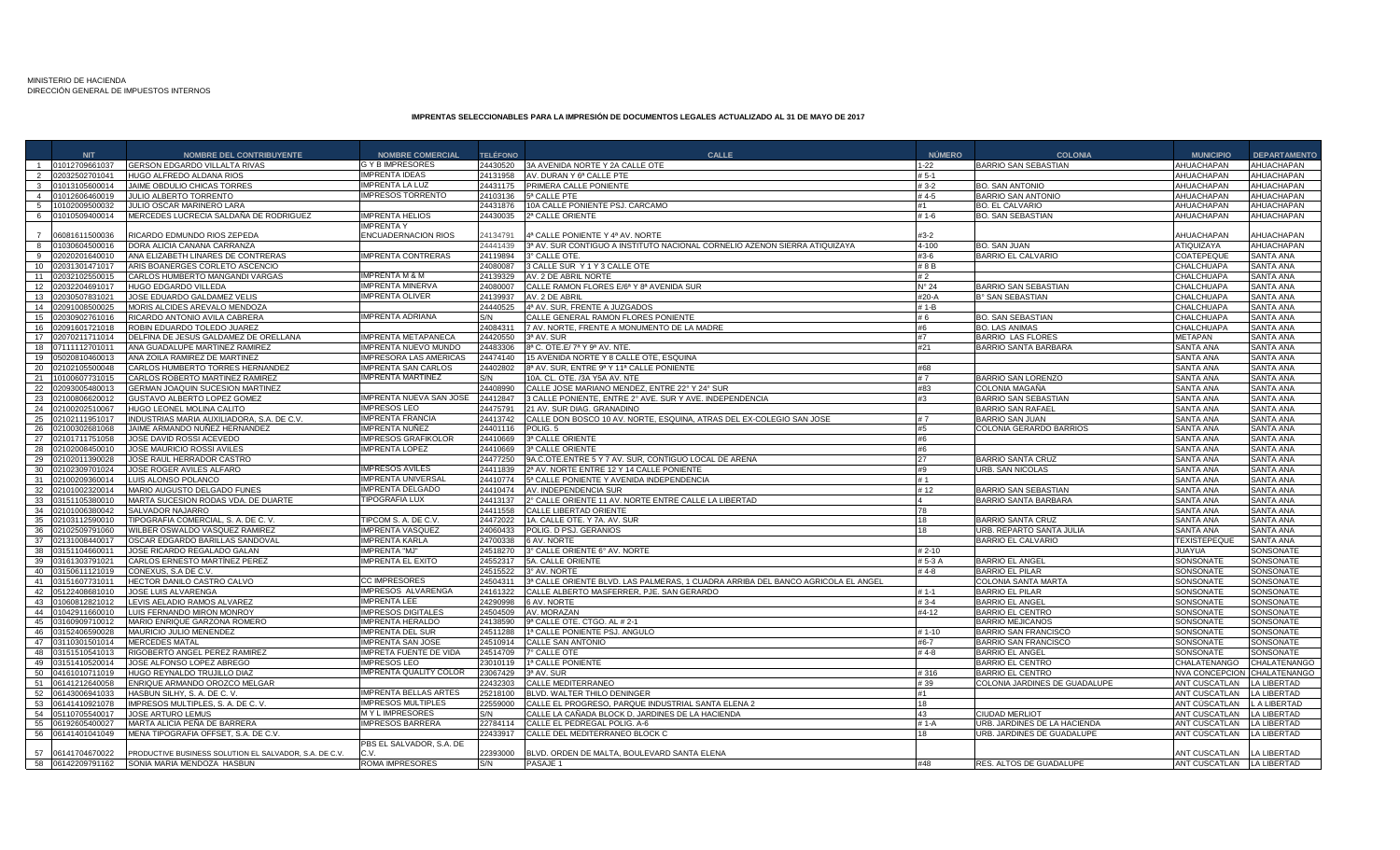|          |                                          |                                                                               | PROCESO DIGITAL GARO +                                  |                       |                                                                                   |                      |                                                              |                                       |                                            |
|----------|------------------------------------------|-------------------------------------------------------------------------------|---------------------------------------------------------|-----------------------|-----------------------------------------------------------------------------------|----------------------|--------------------------------------------------------------|---------------------------------------|--------------------------------------------|
| 59<br>60 | 06142901600027<br>06141509650017         | <b>TOBIAS CHAVEZ MAYORGA</b><br>UNIVERSIDAD CENTROAMERICANA JOSE SIMEÓN CAÑAS | <b>IMP EN OFF</b>                                       | 22899967<br>22106600  | AV. SAN JACINTO POLIG. I. VILLAS SANTA ELENA<br><b>AUTOPISTA SUR Y</b>            | #3                   | COLONIA JARDINES DE GUADALUPE                                | <b>INT CUSCATLAN</b><br>ANT CUSCATLAN | A LIBERTAD<br><b>LA LIBERTAD</b>           |
| 61       | 05151612570010                           | JOSE EDGARDO BARRIOS AREVALO                                                  |                                                         | 23188024              |                                                                                   | $# 2 - 3 - B$        |                                                              | COLON                                 |                                            |
| 62       | 05122702801016                           | JUAN CARLOS PARADA JUAREZ                                                     | <b>VISION GRAFICA</b>                                   | 23126886              | 4ª AV. NORTE, LOURDES<br>PSJ. ESCALANTE                                           |                      | COLONIA SANTA ROSA                                           | QUEZALTEPEQUE LA LIBERTAD             | LA LIBERTAD                                |
|          |                                          |                                                                               | <b>IMPRENTA Y LIBRERIA SANTA</b>                        |                       |                                                                                   |                      |                                                              |                                       |                                            |
| 63       | 11151110621019                           | ADILIA INES MAGARIN DE MORATAYA                                               | <b>INES</b>                                             | 22292667              | CALLE COMSAGUA, FINAL AV, CAOBA                                                   |                      | COLONIA LAS DELICIAS                                         | <b>ANTA TECLA</b>                     | A LIBERTAD                                 |
| 64       | 10100411160015                           | CARLOS RAMIREZ SOLORZANO                                                      | <b>IMPRENTA SAN MARTIN</b>                              | 22281517              | CALLE JOSE CIRIACO LOPEZ                                                          | #4-9                 |                                                              | SANTA TECLA                           | LA LIBERTAD                                |
| 65       | 06142208690074                           | DAMASO ANTONIO RAUDA MEDRANO                                                  | PROVEEDORES GRAFICOS                                    | 21014844              | CALLE OPICO, CIUDAD MERLIOT                                                       | #18-B                | COLONIA JARDINES DE LA LIBERTAD                              | SANTA TECLA                           | <b>LA LIBERTAD</b>                         |
| 66       | 06142711411020                           | LIAS JUAN HASBUN HASBUN                                                       | <b>IMPRESOS 3 HS</b>                                    | 22781117              | AV. EL BOQUERON                                                                   | #28-H                | COLONIA JARD. DE MERLIOT                                     | <b>SANTA TECLA</b>                    | LA LIBERTAD                                |
| 67       | 06141212340038                           | ENRIQUE GUILLERMO SUCESION LOPEZ ABREGO                                       | <b>MALU IMPRESOS</b>                                    | 22881228              | <b>CALLE PRINCIPAL</b>                                                            | LOCAL C2             | RES. ALTOS DE SANTA MONICA                                   | SANTA TECLA                           | LA LIBERTAD                                |
| 68       | 05112502741021                           | GERBERT ANTONIO GUZMAN ANAYA                                                  |                                                         | S/N                   | CALLE QUEZALTEPEC                                                                 | #60                  | COLONIA QUEZALTEPEC                                          | SANTA TECLA                           | LA LIBERTAD                                |
|          |                                          |                                                                               | IMPRESORA EL SISTEMA, S. A                              |                       |                                                                                   |                      |                                                              |                                       |                                            |
| 69       | 06142309931026                           | IMPRESORA EL SISTEMA, S. A. DE C. V.                                          | DE C.V.                                                 | 22291540              | 4° CALLE PONIENTE 14 AV. SUR                                                      | #7-6B                | <b>BO. EL CALVARIO</b>                                       | <b>SANTA TECLA</b>                    | A LIBERTAD                                 |
|          |                                          |                                                                               | IMPRESORA LIBERTAD, S.A.<br>DE C.V.                     |                       |                                                                                   |                      |                                                              |                                       |                                            |
| 70<br>71 | 06142110770020<br>06190706630016         | MPRESORA LIBERTAD, S.A. DE C.V.<br>JAIME ALFREDO MULATO                       |                                                         | 22281181<br>2288-6368 | 3ª AV. SUR, ESQUINA OPUESTA AL COLEGIO SANTA INES<br><b>SENDA ROMA</b>            | $#3-1$<br>#175       | RESIDENCIAL EUROPA                                           | SANTA TECLA<br>SANTA TECLA            | LA LIBERTAD<br>LA LIBERTAD                 |
| 72       | 03080212470018                           | JOSE ANTONIO BRITO GUTIERREZ                                                  | IMPRESOS ISTMO 2000<br><b>IMPRENTA MI FAVORITA</b>      | 22286449              | ENTRE 2ª Y 4ª CALLE PTE                                                           | LOCAL 22-C           | CENTRO COMERCIAL NOVOCENTRO                                  | SANTA TECLA                           | <b>LA LIBERTAD</b>                         |
| 73       | 12172005540015                           | JOSE ARNOLDO NUILA                                                            | <b>IMPRENTA LASER PRINT</b>                             | 22295273              | <sup>9</sup> CALLE PONIENTE FINAL 6° AV. NORTE                                    | #3-21                | <b>RES. LOS CIPRESES</b>                                     | SANTA TECLA                           | <b>LA LIBERTAD</b>                         |
| 74       | 05110304651014                           | JOSE FRANCISCO RODRIGUEZ VASQUEZ                                              | <b>IMPRENTA JFRV</b>                                    | 22292961              | PSJ. 4                                                                            | 91                   | COLONIA QUETZALTEPEC                                         | SANTA TECLA                           | LA LIBERTAD                                |
| 75       | 05110109400010                           | JOSE GILBERTO RODRIGUEZ CHACON                                                |                                                         | 22292177              | 15 CALLE PTE. B POLIG. N                                                          | CASA 14              | <b>COLONIA LAS PALMERAS</b>                                  | SANTA TECLA                           | <b>LA LIBERTAD</b>                         |
| 76       | 08112103580017                           | JOSE ROGELIO MONGE                                                            | <b>BUSINESS RUN</b>                                     | 22197790              | POLIG. L PSJ. 6                                                                   | 64                   | <b>RES. EL PARAISO</b>                                       | SANTA TECLA                           | LA LIBERTAD                                |
| 77       | 06191210520013                           | JUAN ROBERTO MENA AYALA                                                       | <b>IMPRESOS M.G</b>                                     | 22285313              | POLIG. L SDA. LOS ROBLES                                                          | 14                   | RESIDENCIAL LA COLINA 2                                      | SANTA TECLA                           | LA LIBERTAD                                |
| 78       | 05111204540020                           | <b>JULIO ALBERTO PONCE</b>                                                    | <b>IMPRENTA PONCE</b>                                   | 22287745              | PSJ. SENDA ROMA                                                                   | 147                  | <b>RESIDENCIAL EUROPA</b>                                    | SANTA TECLA                           | LA LIBERTAD                                |
| 79       | 10130406320012                           | UIS ROLANDO LOPEZ RAMIREZ                                                     |                                                         | 22280154              | 11 C. OTE BIS POLIG-26                                                            | 12                   | COLONIA SANTA MONICA                                         | <b>SANTA TECLA</b>                    | LA LIBERTAD                                |
| 80       | 05113005570022                           | MORENA GUADALUPE ALVARENGA                                                    | <b>IMPRESOS LINEA Y COLOR</b>                           | S/N                   | 1 AV. SUR                                                                         | #4-4B                |                                                              | SANTA TECLA                           | LA LIBERTAD                                |
| 81       | 05093004781011                           | ROBERTO CARLOS PACHECO ESCOBAR                                                | <b>IMAGEN DIGITAL</b>                                   | S/N                   | 4ª AV. NTE.                                                                       | $4 - 12$             |                                                              | SANTA TECLA                           | <b>LA LIBERTAD</b>                         |
| 82       | 06141902011034                           | TECHNOLOGY GROUP, S.A. DE C.V                                                 |                                                         | 22292602              | 4A. CALLE ORIENTE                                                                 | $5-8$                | BARRIO SAN ANTONIO                                           | SANTA TECLA                           | LA LIBERTAD                                |
| 83       | 03151307760012                           | VICTORIA EUGENIA NOYOLA ARANA                                                 | <b>IMPRESOS VICTORIA</b>                                | 2228-6799             | <b>6A CALLE PONIENTE</b>                                                          | LOCAL 7-A            | <b>CONDOMINIO SAN MARTIN</b>                                 | SANTA TECLA                           | <b>LA LIBERTAD</b>                         |
| 84<br>85 | 06092109520013<br>06141204591029         | ANDRES MATEO RIOS RUANO<br>CECILIO FLORES GARCIA                              | <b>IMPRESOS RIBON</b><br><b>IMPRENTA FLORES GUILLEN</b> | 22166806<br>25337063  | PSJ. SUCHINANGO BLOCK E<br>AV. QUIRINO CHAVEZ CARR. TRONCAL DEL NORTE KM. 12 1/2  | LOCAL 12<br>#45      | CTRO.COM. METRO COMERCIAL APOPA                              | APOPA<br>APOPA                        | <b>SAN SALVADOR</b><br><b>SAN SALVADOR</b> |
| 86       | 06190305510024                           | CRUZ ANTONIO RIVERA VASQUEZ                                                   | IMPRESOS D'SANTA MARTA                                  | 25425542              | POLIG. A BLOCK                                                                    |                      | REPARTO SANTA MARTA                                          | APOPA                                 | <b>SAN SALVADOR</b>                        |
| 87       | 06142103280029                           | FELIX GUILLERMO AGUIRRE                                                       |                                                         | 22766418              | <b>CALLE CENTRAL</b>                                                              | 135                  | <b>JRBANIZACIÓN SANTA CLARA</b>                              | CUSCATANCINGO SAN SALVADOR            |                                            |
| 88       | 06142011600070                           | FRANCISCO JAVIER PEÑA BURGOS                                                  | <b>H &amp; H IMPRESORES</b>                             | 22768305              | PSJ. CORTEZ                                                                       | 17                   | COLONIA VERACRUZ                                             | CUSCATANCINGO                         | <b>SAN SALVADOR</b>                        |
| 89       | 05091311630015                           | MOISES AMILCAR TAMACAS CORNELIO                                               | <b>MISTER GRAFIC</b>                                    | 22157018              | CALLE CIRCUNVALACION NTE., POL. "N"                                               |                      | COLONIA MONTE CARMELO                                        | CUSCATANCINGO                         | <b>SAN SALVADOR</b>                        |
| 90       | 06140705661071                           | RICARDO VITELIO QUIJANO ORTIZ                                                 | <b>IMPRENTA EL PROGRESO</b>                             | S/N                   | CALLE VERACRUZ, POLG. "A"                                                         | 17                   | COLONIA MONTE CAMPO MARIA                                    | CUSCATANCINGO                         | <b>SAN SALVADOR</b>                        |
| 91       | 06140112650171                           | RUBEN ALEJANDRO LEMUS HENRIQUEZ                                               | <b>IMPRENTA AZTECA</b>                                  | 22864542              | PJE. B POLIG. E                                                                   | 6                    | URBANIZACIÓN LOS LIRIOS                                      | CUSCATANCINGO SAN SALVADOR            |                                            |
| 92       | 06141004580103                           | DAVID UMANZOR PORTILLO                                                        | <b>IMPRESOS DAVIDIS STAR</b>                            | 22598618              | <b>AV. PRINCIPAL</b>                                                              | <b>26</b>            | <b>COL. SANTA LUCIA</b>                                      | <b>ILOPANGO</b>                       | <b>SAN SALVADOR</b>                        |
| 93       | 08171001791018                           | LUIS EDUARDO RODRIGUEZ ORELLANA                                               |                                                         | 71130668              | CALLE LAS GLADIOLAS, POLG. 4                                                      | 18                   | LOT. SAN BARTOLO NORTE                                       | <b>ILOPANGO</b>                       | <b>SAN SALVADOR</b>                        |
| 94       | 05122407490010                           | MANUEL DE JESUS JUAREZ                                                        |                                                         | S/N                   | PJE LOS GIRASOLES SUR POL. 13                                                     |                      | JARDINES DE SAN BARTOLO                                      | <b>ILOPANGO</b>                       | <b>SAN SALVADOR</b>                        |
| 95       | 04030706650010                           | VICENTE ELIAS ALVARENGA MONGE                                                 | <b>IMPRESOS LORENA</b>                                  | 22941547              | PSJ. B                                                                            | 41                   | COLONIA SANTA LUCIA                                          | LOPANGO                               | <b>SAN SALVADOR</b>                        |
| 96       | 06190705801016                           | MELVIN MAURICIO MEDRANO QUIJANO                                               | DISTRIBUIDORA ISRAEL                                    | 25336070              | CIUDAD FUTURA 2, PJE 81 POL 88                                                    | 23                   |                                                              | <b>MEJICANOS</b>                      | <b>SAN SALVADOR</b>                        |
| 97<br>98 | 12171406701039<br>06140406081050         | ANA FRANCISCA CEDILLOS<br>CREADORES GRAFICOS, S.A. DE C.V.                    | CREADORES                                               | 22358389<br>22848389  | FNL AUTOPISTA NTE Y QUINTA AVENIDA<br>CALLE AL VOLCAN, SAN RAMON                  | APTO. 2A-4<br>$#2-B$ | CONDOMINIO QUINTA AVENIDA EDIF. A<br>COLONIA SANTA GERTRUDIS | <b>MEJICANOS</b><br><b>MEJICANOS</b>  | <b>SAN SALVADOR</b><br><b>SAN SALVADOR</b> |
|          |                                          |                                                                               | <b>TIPOGRAFIA Y OFFSET</b>                              |                       |                                                                                   |                      |                                                              |                                       |                                            |
| 99       | 06142705610214                           | EDUARDO ANTONIO FRANCOS NAVARRETE                                             | <b>EXODO</b>                                            | 22323855              | ALLE AL VOLCAN, FINAL AVENIDA BERNAL                                              | $101-A$              |                                                              | <b>MEJICANOS</b>                      | <b>SAN SALVADOR</b>                        |
|          | 100 06141606931047                       | EL EXACTO IMPRESORES S.A. DE C.V.                                             | EL EXACTO IMPRESORES                                    | 22841856              | CALLE ANTIGUA ZACAMIL, CONTIGUO A ELECTRAMA FRENTE A PUNTO DE BUSES DE LA RUTA 30 |                      |                                                              | <b>MEJICANOS</b>                      | <b>SAN SALVADOR</b>                        |
|          | 101 14030409550012                       | FATIMA SUC. GONZALEZ                                                          |                                                         | 22722929              | CALLE PRINCIPAL PJE CALLEJAS, CANTON SAN ROQUE                                    |                      | COLONIA EL COCO                                              | <b>MEJICANOS</b>                      | <b>SAN SALVADOR</b>                        |
| 102      | 06142108630092                           | GERMAN VENTURA HURTADO                                                        | <b>VENTURA PRINT</b>                                    | 22322238              | CALLE CASTRO MORAN POLIG. D                                                       | $16-D$               | URBANIZACIÓN METRÓPOLIS NORTE                                | <b>MEJICANOS</b>                      | <b>SAN SALVADOR</b>                        |
| 103      | 06142112761250                           | GEOFREY STEVE BOLAÑOS FIGUEROA                                                | <b>STEIS IMPRESORES</b>                                 | 22688789              | CALLE A MARIONA                                                                   | CASA <sub>5</sub>    | COLONIA Y PASAJE MEJICO                                      | <b>MEJICANOS</b>                      | <b>SAN SALVADOR</b>                        |
|          | 104 06142205530023                       | HECTOR JOSE MIRANDA QUEZADA                                                   | <b>SUMIGRAF</b>                                         | 22846367              | CALLE A ZACAMIL AV. BERNAL PSJ. VALDEZ                                            |                      | RESIDENCIAL BERNALILLO                                       | <b>MEJICANOS</b>                      | <b>SAN SALVADOR</b>                        |
|          |                                          |                                                                               | <b>FARMACIA SANTO DOMINGO \</b><br><b>IMPRENTA</b>      |                       |                                                                                   |                      |                                                              |                                       |                                            |
| 105      | 03020305350013                           | <b>IORGE ALBERTO MAYEN MENDEZ</b><br>JORGE MAURICIO VASQUEZ LOPEZ             |                                                         | 22256480<br>S/N       | 2ª CALLE PONIENTE<br>AV. LOS PINOS                                                | $9-A$                | <b>BARRIO EL CENTRO</b><br>COLONIA SANTA ANA                 | <b>MEJICANOS</b>                      | <b>SAN SALVADOR</b>                        |
|          | 106 06142212530045<br>107 06141607570170 | JUAN ANTONIO CONTRERAS HERNANDEZ                                              | <b>TIPOGRAFIA GOTICA</b>                                | 22842885              | CALLE EL VOLCAN PSJ. 6                                                            | APTO. 18             | CTON. SAN RAMÓN COND. ATLANTA EDIF. K                        | <b>MEJICANOS</b><br><b>MEJICANOS</b>  | <b>SAN SALVADOR</b><br><b>SAN SALVADOR</b> |
| 108      | 06042604590026                           | <b>MANUEL ERNESTO RIVERA</b>                                                  |                                                         | 22824061              | <b>CALLE PPAL</b>                                                                 | $1-A$                | <b>COLONIA BUENA VISTA</b>                                   | <b>MEJICANOS</b>                      | <b>SAN SALVADOR</b>                        |
|          |                                          |                                                                               | <b>IMPREMAR'S LOVOS Y</b>                               |                       |                                                                                   |                      |                                                              |                                       |                                            |
| 109      | 06140710671239                           | MARCO ANTONIO APARICIO ALDANA                                                 | <b>APARICIO</b>                                         | 22822325              | CALLE PONIENTE, PSJ. 1, FINAL PAJE. CASTELLANOS                                   |                      | <b>JRB. SALVADORA</b>                                        | <b>MEJICANOS</b>                      | <b>SAN SALVADOR</b>                        |
|          | 110 06140706630132                       | MARIO ALFREDO MELENDEZ CORNEJO                                                |                                                         | S/N                   | PASAJE SAN JUDAS                                                                  |                      | BARRIO SAN RAMON, COL. EL TRIUNFO                            | <b>MEJICANOS</b>                      | <b>SAN SALVADOR</b>                        |
| 111      | 06142103731055                           | MARIO OSCAR ADOLFO DIAZ SOTO                                                  | MPRESOS JERUSALEM                                       | 23239415              | CALLE PCPAL                                                                       | $11-A$               | COLONIA MARGARITAS                                           | <b>MEJICANOS</b>                      | <b>SAN SALVADOR</b>                        |
| 112      | 06142907661114                           | RAFAEL ANTONIO QUINTANILLA LOPEZ                                              |                                                         | 25162476              | CALLE AL VOLCAN PSJ. LOS ALMENDROS                                                | 13-E                 | COLONIA MIRELLA #2                                           | <b>MEJICANOS</b>                      | <b>SAN SALVADOR</b>                        |
|          | 113 06141909791027                       | RODNEY ANTONIO BAUDILIO DRIBON SOTO                                           |                                                         | 22523309              | PSJ. LA GLORIA                                                                    | 17                   | COLONIA LAS MARGARITAS                                       | <b>MEJICANOS</b>                      | <b>SAN SALVADOR</b>                        |
|          |                                          | 114 0705-271181-101-5 WENDY DANESSA PEREZ PAREDES                             |                                                         | 22826061              | 1° AV. NORTE PSJ. MONTENEGRO                                                      | #6                   |                                                              | <b>MEJICANOS</b>                      | <b>SAN SALVADOR</b>                        |
|          | 115 08210602560015                       | DOROTEO RAFAEL RODRIGUEZ OSORIO                                               | <b>IMPRESORA DE ARTES</b>                               | 2220-6464             | <b>CALLE PPAL</b>                                                                 | #23                  | COL. SANTA MARIA                                             | <b>SAN MARCOS</b>                     | <b>SAN MARCOS</b>                          |
|          | 116 06142910921046                       | MPRESOS QUIJANO, S.A. DE C.V                                                  | IMPRESOS QUIJANO, S.A. DE                               | 22211257              | <b>ALLE PRINCIPAL</b>                                                             |                      |                                                              | <b>AN MARCOS</b>                      | <b>SAN SALVADOR</b>                        |
|          | 117 08050904400018                       | JOSE ANTONIO FLORES                                                           | <b>IMPRESORA SAN MARCOS</b>                             | 22207184              | <b>CALLE PRINCIPAL</b>                                                            | 33                   | COLONIA LAS DELICIAS<br><b>COLONIA LAS MERCEDES</b>          | <b>SAN MARCOS</b>                     | <b>SAN SALVADOR</b>                        |
|          |                                          |                                                                               |                                                         |                       |                                                                                   |                      |                                                              |                                       |                                            |
|          | 118 06141205721066                       | JUAN FRANCISCO MANCIA RAMOS                                                   | IMPRESORA OFFSET MANCÍA                                 | 22200559              | CALLE PRINCIPAL POLIG. A                                                          |                      | COLONIA MALENA                                               | <b>SAN MARCOS</b>                     | <b>SAN SALVADOR</b>                        |
|          |                                          |                                                                               |                                                         |                       |                                                                                   |                      |                                                              |                                       |                                            |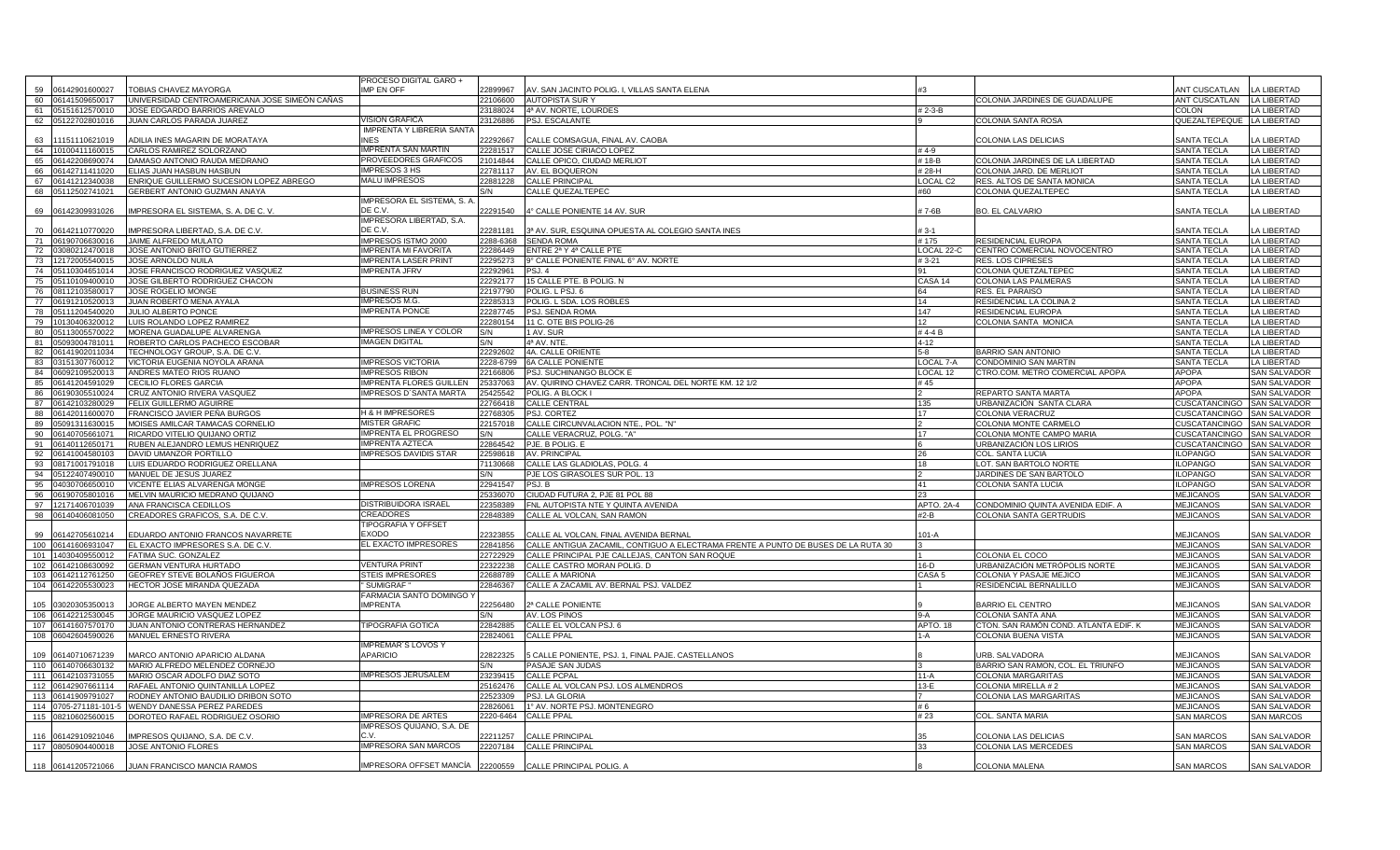|            | 119 06143103360036                   | <b>OBED SHUTTIN SALAZAR</b>                                       | IMPRENTA JEHOVA YIREH                         | 22202887             | PJE, B                                                                          | 12                  | URBANIZACIÓN LOS ALPES 2                | <b>SAN MARCOS</b>                          | <b>SAN SALVADOR</b>                        |
|------------|--------------------------------------|-------------------------------------------------------------------|-----------------------------------------------|----------------------|---------------------------------------------------------------------------------|---------------------|-----------------------------------------|--------------------------------------------|--------------------------------------------|
|            | 120 06142605751300                   | EDGAR NORBERTO CARRANZA CASTILLO                                  | DECAPOLIS IMPRESORES                          | 22687646             | CALLE PRINCIPAL, PASAJE 9-C                                                     | 38                  | COLONIA SANTA TERESA                    | <b>SAN MARTIN</b>                          | <b>SAN SALVADOR</b>                        |
|            |                                      |                                                                   | IMPRESORA SALVADOREÑA,                        |                      |                                                                                 |                     |                                         |                                            |                                            |
| 121        | 08212806651032                       | FLOR DE MARIA DOMINGUEZ DE MENDEZ                                 | C. A.                                         | 5625778              | " CALLE OTE. 2° AV. SUR                                                         | LOCAL 2 Y 3         |                                         | <b>SAN MARTIN</b>                          | <b>SAN SALVADOR</b>                        |
|            | 122 06142405671051                   | ALICIA GUADALUPE CAÑAS PERALTA                                    |                                               | 22621517             | <b>75 AVENIDA NORTE</b>                                                         | <b>CASA 814</b>     | <b>COLONIA ESCALON</b>                  | <b>SAN SALVADOR</b>                        | <b>SAN SALVADOR</b>                        |
|            | 123 06142701691173                   | ABRAHAM ANGEL ROMERO PERALTA                                      |                                               | S/N                  | AV. 29 DE AGOSTO, BLVD. VENEZUELA                                               | 46                  | PLAZA BARRIOS, PLANTA BAJA              | <b>SAN SALVADOR</b>                        | <b>SAN SALVADOR</b>                        |
| 124        | 06081209590026                       | ALBERTO BONILLA MARTINEZ                                          | <b>IMPRESORA BONILLA</b>                      | 22255249             | 21 CALLE PONIENTE                                                               | Nº 210              | <b>BARRIO SAN MIGUELITO</b>             | <b>SAN SALVADOR</b>                        | <b>SAN SALVADOR</b>                        |
| 125        | 10101101590018                       | ALCIDES FLORES SANCHEZ                                            |                                               | 22211575             | ALAMEDA JUAN PABLO II, EDIF. JAQUELIN LOCAL 4                                   | 424                 |                                         | <b>SAN SALVADOR</b>                        | <b>SAN SALVADOR</b>                        |
|            | 126 06191203520027                   | ALFREDO DIAZ QUINTANILLA                                          | <b>IMPRENTA A D</b>                           | 22222133             | 9ª CALLE ORIENTE 2ª AV. NORTE                                                   | 175-B               |                                         | <b>SAN SALVADOR</b>                        | SAN SALVADOR                               |
|            |                                      |                                                                   | ALGIER'S IMPRESORES, S.A.                     |                      |                                                                                 |                     |                                         |                                            |                                            |
| 127        | 06142212770044                       | ALGIER'S IMPRESORES, S.A. DE C.V.                                 | DE C.V.                                       | 1215555              | 21 CALLE PONIENTE, ENTRE 1ª Y 3ª AVENIDA NORTE, FRENTE ESCUELA DE CIEGOS        | 223                 | BARRIO SAN MIGUELITO                    | <b>SAN SALVADOR</b>                        | <b>SAN SALVADOR</b>                        |
|            | 128 06192211600027                   | ALONSO ARCENIO GARCIA SERRANO                                     | <b>GRAFICOS SERVICIOS</b>                     | 22761072             | AV. ACOLHUATAN MONSEÑOR ESTEBAN ALLIET                                          | 13                  |                                         | <b>SAN SALVADOR</b>                        | <b>SAN SALVADOR</b>                        |
| 129        | 05112704671017                       | ALTAGRACIA MARIA ESCOBAR RODRIGUEZ                                | <b>IMPRESORA LOPEZ</b><br>PUBLICACION DIGITAL | 22223699             | <b>11 CALLE ORIENT</b>                                                          | 430<br>33           |                                         | <b>SAN SALVADOR</b>                        | <b>SAN SALVADOR</b>                        |
| 130<br>131 | 02101101731012<br>06060603751030     | AMERICO DE JESUS FIGUEROA FRANCO<br>ANA GLORIA MARTINEZ CHIQUILLO |                                               | 22747332<br>S/N      | CALLE A SAN ANTONIO ABAD, CONDOMINIO SAN ANTONIO<br>ALAMEDA JUAN PABLO II,      | 312                 |                                         | <b>SAN SALVADOR</b><br><b>SAN SALVADOR</b> | <b>SAN SALVADOR</b><br><b>SAN SALVADOR</b> |
|            | 132 11152006570013                   | ANA MARIA ESPINOZA PALOMO                                         | <b>MPRENTA EL ANGEL</b>                       | 22707419             | AV. LOMA ALTA EDIF. Z APTO. 3                                                   |                     |                                         | <b>SAN SALVADOR</b>                        | <b>SAN SALVADOR</b>                        |
| 133        | 06141707640065                       | ANA PATRICIA SANCHEZ MENJIVAR                                     | <b>IMPRENTA "GABY"</b>                        | 22211929             | 6ª AVENIDA NORTE CERCA DE ALCALDIA DE SAN SALV                                  | 347                 | RESIDENCIAL SAN JACINTO                 | <b>SAN SALVADOR</b>                        | SAN SALVADOR                               |
| 134        | 06140709360024                       | ANA ROSA PERALTA DE BONILLA                                       | MPRESORES ANA ROSA                            | 22711680             | AV. 29 DE AGOSTO BLVD. VENEZUELA                                                | APTO, 16            | CENTRO COMERCIAL PLAZA BARRIOS          | <b>SAN SALVADOR</b>                        | <b>SAN SALVADOR</b>                        |
| 135        | 06142810111020                       | ARTE-IMPRESIONES, S.A. DE C.V.                                    |                                               | 25194320             | 13 CALLE PTE PSJ.SAGRERA                                                        | 109                 | CENTRO COM. METRO ESPAÑA                | <b>SAN SALVADOR</b>                        | <b>SAN SALVADOR</b>                        |
| 136        | 06141608600077                       | ARTURO ROJAS MENDOZA                                              | <b>TIPOGRAFIA ROJAS</b>                       | 22703634             |                                                                                 | 218                 | COLONIA EL CARMEN, BARRIO LA VEGA       | <b>SAN SALVADOR</b>                        | <b>SAN SALVADOR</b>                        |
|            | 137 06140803430026                   | <b>ASOCIACION EMILIANI</b>                                        |                                               | 22433813             | CARRET. A SANTA TECLA KM. 6 %, FTE. A BASILICA DE GUADALUPE, INSTITUTO EMILIANI |                     | FRENTE A BASILICA DE GUADALUPE          | <b>SAN SALVADOR</b>                        | <b>SAN SALVADOR</b>                        |
|            |                                      |                                                                   | ASOCIACION INSTITUCION                        |                      |                                                                                 |                     |                                         |                                            |                                            |
| 138        | 05113004570014                       | ASOCIACION INSTITUCION SALESIANA                                  | <b>SALECIANA</b>                              | 22263904             | 3° AV. NORTE PSJ. DON RUA                                                       | 1403                | <b>BARRIO SAN MIGUELITO</b>             | <b>SAN SALVADOR</b>                        | <b>SAN SALVADOR</b>                        |
|            | 139 01011903310017                   | BLANCA JOSEFINA HERRARTE MARTINEZ                                 | <b>IMPRESOS TRIGUEROS</b>                     | 22251325             | CALLE BUENOS AIRES PSJ. KREITZ                                                  | 116                 | BARRIO LA ESPERANZA                     | <b>SAN SALVADOR</b>                        | <b>SAN SALVADOR</b>                        |
| 140        | 05202612721017                       | <b>BOANERGES HUEZO</b>                                            | <b>CONTAC IMPRESORES</b>                      | 22357951             | 35 CALLE ORIENTE                                                                | #10                 | COLONIA LA RABIDA                       | SAN SALVADOR                               | SAN SALVADOR                               |
|            | 141 06141803500090                   | CARLOS ALIRIO ALVARADO BELTRAN                                    |                                               | 25120668             | <b>CALLE VILLEGAS</b>                                                           | 39-A                | URB. LAS LOMITAS 1                      | <b>SAN SALVADOR</b>                        | <b>SAN SALVADOR</b>                        |
|            | 142 06140904510090                   | CARLOS BARAHONA CRUZ                                              | <b>IMPRENTA C.B.</b>                          | 22713702             | AV. 29 DE AGOSTO BLVD. VENEZUELA                                                |                     | BO. EL CALVARIO CTRO.COM. PLAZA BARRIOS | <b>SAN SALVADOR</b>                        | <b>SAN SALVADOR</b>                        |
|            | 143 12171108400010                   | CARLOS EGBERTO RIVAS ESCOBAR                                      |                                               | 22734613             | POLIGONO E                                                                      | LOTE 9 B            | URBANIZACION LOMAS DE SAN FRANCISCO III | <b>SAN SALVADOR</b>                        | <b>SAN SALVADOR</b>                        |
| 144        | 06140711500012                       | CARLOS ERNESTO SANTAMARIA SALAZAR                                 |                                               | 25031207             | 10° AVENIDA SUR                                                                 | 1447                | <b>BARRIO SAN JACINTO</b>               | <b>SAN SALVADOR</b>                        | <b>SAN SALVADOR</b>                        |
|            | 145 06142304560029                   | CARLOS MAURICIO POCASANGRE BARQUERO                               |                                               | 22230175             | 73 AV. NORTE                                                                    | 318                 | COLONIA ESCALON                         | <b>SAN SALVADOR</b>                        | SAN SALVADOR                               |
|            |                                      |                                                                   | <b>IMPRENTA Y ENCUERNACION</b>                |                      |                                                                                 |                     |                                         |                                            |                                            |
| 146        | 05112312480013                       | CARLOS RAFAEL CABRERA                                             | <b>IBERO-LATINO</b>                           | 22258924             | 2ª AV. NTE                                                                      | 1803                | COLONIA LA RABIDA                       | <b>SAN SALVADOR</b>                        | <b>SAN SALVADOR</b>                        |
|            | 147 06140909860030                   | CASTRO RODRIGUEZ, S. A. DE C. V.                                  | <b>IMPRESOS GRETA</b>                         | 21025586             | 39 CALLE ORIENTE                                                                | 430                 | COLONIA EL HOGAR                        | <b>SAN SALVADOR</b>                        | SAN SALVADOR                               |
|            | 148 06062511601018                   | CATALINO ALAS MORENO                                              | <b>STAR PRINT</b>                             | 22766020             | 33 CALLE ORIENTE                                                                | 806                 | COLONIA LA RABIDA                       | <b>SAN SALVADOR</b>                        | <b>SAN SALVADOR</b>                        |
|            | 149 06141702610198                   | CESAR ALFREDO SANCHEZ HERNANDEZ                                   |                                               | 22420563             | FINAL 25ª AV. SUR PJE. ERMITA                                                   | $16-A$              | COLONIA SAN JUAN                        | <b>SAN SALVADOR</b>                        | <b>SAN SALVADOR</b>                        |
| 150        | 06140609971019                       | COMPAÑIA GRAFICA S. A. DE C. V.                                   | COGRAFIC, S. A. DE C.V.                       | 22715392             | 15 CALLE OTE., PJE. 2, COL. STA. EUGENIA                                        | 182                 | <b>BARRIO SAN MIGUELITO</b>             | <b>SAN SALVADOR</b>                        | SAN SALVADOR                               |
| 151        | 06140705091070                       | CORPORACION REGRAFICAS PRINT, S.A. DE C.V.                        | <b>REGRAFICAS PRINT</b>                       | 22522278             | PASAJE 8                                                                        | $16-A$              | RESIDENCIAL LA CIMA II                  | <b>SAN SALVADOR</b>                        | <b>SAN SALVADOR</b>                        |
| 152        | 06142310921077                       | CREATIVA, S.A. DE C.V.                                            | CREATIVA, S.A. DE C.V.                        | 22230175             | 73 AVENIDA NORTE                                                                | 318                 | COLONIA ESCALON                         | <b>SAN SALVADOR</b>                        | SAN SALVADOR                               |
|            |                                      |                                                                   | <b>IMPRENTA Y OFFSET</b>                      |                      |                                                                                 |                     |                                         |                                            |                                            |
| 153        | 06192103550021                       | DAGOBERTO DIAZ QUINTANILLA                                        | <b>MILENIUM</b>                               | 22213085             | 9 CALLE ORIENTE, UNA CUADRA ANTES DE LA ALCALDIA MUNICIPAL DE SAN SALVADOR      | 175-A               |                                         | <b>SAN SALVADOR</b>                        | <b>SAN SALVADOR</b>                        |
|            | 154 04051604500010                   | DANIEL ANTONIO HERRERA ESCOBAR                                    | <b>IMPRESOS FLASH</b>                         | 22211421             | 10A CALLE ORIENTE                                                               | 436                 | BO. LA VEGA COND. JARDINES DE VERSALLES | <b>SAN SALVADOR</b>                        | <b>SAN SALVADOR</b>                        |
| 155        | 02043101520026                       | DANIEL DIAZ MARTINEZ                                              | <b>IMPRESOS COMERCIALES</b>                   | 23174950             | 8ª AV. NORTE                                                                    | 511-C               |                                         | <b>SAN SALVADOR</b>                        | <b>SAN SALVADOR</b>                        |
| 156        | 06081007711010                       | DOUGLAS ALFREDO MELENDEZ COLATO                                   | <b>IMPRESORA COLATO</b>                       | 22718832             |                                                                                 | 413                 | ALAMEDA JUAN PABLO II                   | <b>SAN SALVADOR</b>                        | <b>SAN SALVADOR</b>                        |
| 157        | 94830809260012                       | EDI VERELIS ORELLANA VDA. DE LINARES                              |                                               | 22211483             | PJE. AGUILAR ENTRE 15 Y 17 AV. SUR                                              | 122                 |                                         | <b>SAN SALVADOR</b>                        | SAN SALVADOR                               |
|            | 158 06140802071092                   | EDIGRAFICOS, S.A. DE C.V.                                         |                                               | S/N                  | 10 <sup>a</sup> CALLE PTE.                                                      | 333                 |                                         | <b>SAN SALVADOR</b>                        | SAN SALVADOR                               |
| 159        | 06140911660011                       | EDITORIAL AHORA, S. A. DE C. V                                    |                                               | 22258272             | PAJ CONTRERAS SOBRE 2ª AV NORTE, ENTRE 37 Y 39 CALLE OTE                        | 157                 | <b>COLONIA VAIRO</b>                    | <b>SAN SALVADOR</b>                        | <b>SAN SALVADOR</b>                        |
| 160        | 06142311570010                       | EDITORIAL ALTAMIRANO MADRIZ S.A. DE C.V.                          |                                               | 22317777             | 11 CALLE ORIENTE AV. CUSCATANCINGO                                              | #271                |                                         | <b>SAN SALVADOR</b>                        | <b>SAN SALVADOR</b>                        |
| 161        | 06142005091021                       | EDITORIAL CULTURAL EL PENSAMIENTO, S.A. DE C.V.                   | <b>EDICUPEN</b>                               | 22253162             | CALLE SAN ANTONIO ABAD AV. SANTA VICTORIA                                       |                     | COLONIA SANTA VICTORIA                  | <b>SAN SALVADOR</b>                        | <b>SAN SALVADOR</b>                        |
|            | 162 06141208101018                   | EDITORIAL GRAFICO EL DIAMANTE, S.A. DE C.V.                       |                                               | 22214338             | DIAG. UNIVERSITARIA                                                             | $H-8$               | COLONIA PALOMO                          | <b>SAN SALVADOR</b>                        | <b>SAN SALVADOR</b>                        |
| 163        | 02101212470053                       | ELSA GUADALUPE CASTILLO DE SALAZAR                                | MPRESOS ONECAS                                | 22232249             | <b>18 CALLE PONIENTE</b>                                                        | 2107                | COL. 10 DE SEPTIEMBRE                   | <b>SAN SALVADOR</b>                        | <b>SAN SALVADOR</b>                        |
|            | 164 06142707741148                   | ELSA GUADALUPE GRANDE MIRANDA                                     |                                               | 22803017             | <b>CALLE MINERVA</b>                                                            | #318                | COLONIA MINERVA                         | <b>SAN SALVADOR</b>                        | SAN SALVADOR                               |
| 165        | 01062306811028                       | ELIAS AQUINO GOMEZ                                                |                                               | 22815956             | 12 AV. NORTE, ALAMEDA JUAN PABLO II EDIF. MAQUIREPUESTOS                        | #510, LOCAL 2       |                                         | <b>SAN SALVADOR</b>                        | <b>SAN SALVADOR</b>                        |
|            |                                      |                                                                   | <b>IMPRESOS GRAFICOS</b>                      |                      |                                                                                 |                     |                                         |                                            |                                            |
| 166        | 08210101480011<br>167 06140701111018 | EMMANUEL DE JESUS ORELLANA                                        | <b>JNIVERSALES</b><br><b>INE PACK</b>         | 22214809<br>22785163 | <b>18 CALLE PONIENTE</b>                                                        | 949                 | <b>BARRIO SANTA ANITA</b>               | <b>SAN SALVADOR</b><br><b>SAN SALVADOR</b> | <b>SAN SALVADOR</b><br><b>SAN SALVADOR</b> |
|            | 168 11130807791020                   | EMPAQUES FINOS E IMPRESOS, S.A. DE C.V.                           |                                               | 21214140             | 18 CALLE PONIENTE 19 AV. SUR                                                    |                     | COLONIA SANTA CRISTINA Bo. SANTA ANITA  | <b>SAN SALVADOR</b>                        | <b>SAN SALVADOR</b>                        |
| 169        | 02100711500039                       | ERICK ALEXANDER PINEDA CABALLERO<br><b>ERNESTO PINEDA QUIJADA</b> | <b>MPRESOS PJL</b>                            | 22226818             | 8 AV. NORTE<br>9 CALLE ORIENTE                                                  | 610<br>306. LOCAL 1 |                                         | <b>SAN SALVADOR</b>                        | <b>SAN SALVADOR</b>                        |
| 170        | 06191409500010                       | ERNESTO VASQUEZ                                                   | <b>IMPRESOS</b>                               | 22229094             | CALLE CONCEPCION E/ 12 Y 14 AV NTE                                              | 205                 | <b>BARRIO CONCEPCION</b>                | <b>SAN SALVADOR</b>                        | SAN SALVADOR                               |
| 171        | 06140204640054                       | ERNESTO VEGA RUIZ                                                 | <b>IMPRESOS VEGA</b>                          | 22221788             | 17 CALLE ORIENTE                                                                | 147                 | <b>BARRIO SAN MIGUELITO</b>             | <b>SAN SALVADOR</b>                        | SAN SALVADOR                               |
|            | 172 06141609661067                   | ERWIN MIGUEL RAMIREZ PEREZ                                        |                                               | 22715915             | 20 AV. SUR E/4ª Y 6ª C. OTE.                                                    | APTO. 35 B          | <b>BO. SAN ESTEBAN</b>                  | <b>SAN SALVADOR</b>                        | <b>SAN SALVADOR</b>                        |
|            | 173 06140311111017                   | ESCRICHSOFT, S.A. DE C.V.                                         |                                               | 21309412             | 45 AVENIDA NORTE, CENTRO PROFESIONAL ROOSEVELT                                  | 35                  |                                         | <b>SAN SALVADOR</b>                        | SAN SALVADOR                               |
|            | 174 06102407891014                   | ESAU ISRAEL ORTIZ ORTIZ                                           |                                               | 21243993             | 8A. AV. NORTE                                                                   | <b>CASA 333</b>     |                                         | <b>SAN SALVADOR</b>                        | SAN SALVADOR                               |
| 175        | 06140406721033                       | ETHEL GUADALUPE LVO DE RAMOS                                      | <b>ROBLE IMPRESOS</b>                         | 22352151             | BOULEVARD UNIVERSITARIO                                                         | 2211                | COLONIA SAN JOSE                        | <b>SAN SALVADOR</b>                        | SAN SALVADOR                               |
| 176        | 05112509881023                       | EVELIA ESMERALDA MENDEZ INOCENTE                                  | <b>IMPRENTA PROFESIONAL</b>                   | 22225792             | 8 AV. NORTE, ALAMEDA JUAN PABLO 2                                               | #505 LOC 5          |                                         | <b>SAN SALVADOR</b>                        | SAN SALVADOR                               |
|            | 177 06141303721031                   | FABRICIO JAVIER ANGEL HERNANDEZ                                   | ANGEL EDITORES                                | 2226-3976            | 12 AV. NTE.                                                                     | Nº 1330             | COLONIA MAGAÑA                          | <b>SAN SALVADOR</b>                        | SAN SALVADOR                               |
|            |                                      |                                                                   | <b>MPRENTA Y</b>                              |                      |                                                                                 |                     |                                         |                                            |                                            |
| 178        | 06140105410113                       | FELIPE DE JESUS ARCE DIAZ                                         | ENCUADERNACION DIAZ                           | 22253041             | <b>CALLE GABRIELA MISTRAL</b>                                                   |                     | COL.CENTRO AMERICA                      | <b>SAN SALVADOR</b>                        | SAN SALVADOR                               |
|            | 179 06140109711100                   | FELIPE VASQUEZ GUZMAN                                             | <b>MUNDOGRAF</b>                              | 22803341             | 6ª AVENIDA SUR                                                                  | 722-7               | <b>BARRIO CANDELARIA</b>                | <b>SAN SALVADOR</b>                        | <b>SAN SALVADOR</b>                        |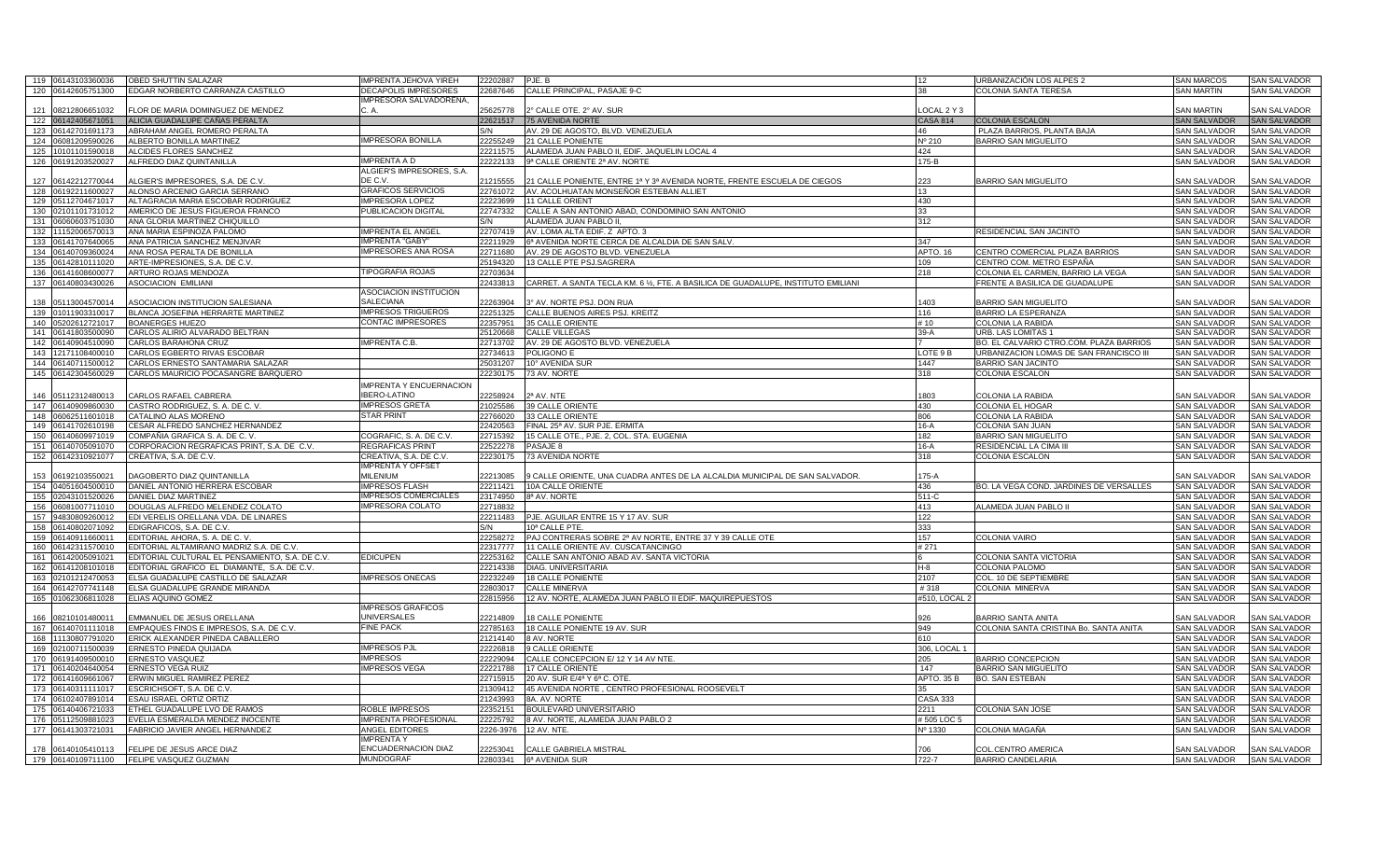|     |                    |                                                   | FONDOS DE ACTIVIDADES            |           |                                                          |                 |                                        |                     |                     |
|-----|--------------------|---------------------------------------------------|----------------------------------|-----------|----------------------------------------------------------|-----------------|----------------------------------------|---------------------|---------------------|
| 180 | 06140602031037     | FONDOS DE ACT. ESPECIALES DEL MIN. DE GOB         | <b>ESPECIALES DEL MIN</b>        | 22337000  | 9ª CALLE PONIENTE Y 15 AVENIDA NORTE. CENTRO DE GOBIERNO |                 | EDIF, MINISTERIO DE GOBERNACION        | <b>SAN SALVADOR</b> | <b>SAN SALVADOR</b> |
|     | 181 06142104941010 | FORMAS, ARTES Y SERVICIOS, S.A. DE C.V.           | FARTESAL, S.A. DE C.V            | 25250700  | 3 CALLE PONIENTE BLVD. CONSTITUCION PSJ. SAN JOSE        | 300             | COLONIA ESCALON                        | <b>SAN SALVADOR</b> | <b>SAN SALVADOR</b> |
|     | 182 06140302891026 | FORMULARIOS STANDARD, S.A. DE C.V.                |                                  | 25253500  | 37 AV, NORTE                                             | 114             | <b>COLONIA FLOR BLANCA</b>             | <b>SAN SALVADOR</b> | <b>SAN SALVADOR</b> |
|     | 183 05162901550010 | FRANCISCO PEREZ MELENDEZ                          | LA FUENTE IMPRESORES             | 22357321  | 21 CALLE ORIENTE 12 AV. NORTE                            | 1107, LOCAL 1   | COLONIA MUGDAN                         | <b>SAN SALVADOR</b> | <b>SAN SALVADOR</b> |
|     | 184 06141811911016 | <b>GBM DE EL SALVADOR, S.A. DE C.V.</b>           | <b>GBM DE EL SALVADOR</b>        | 25059600  | <b>CALLE LOMA LINDA</b>                                  | 246             | COLONIA SAN BENITO                     | <b>SAN SALVADOR</b> | <b>SAN SALVADOR</b> |
|     | 185 06141412921059 | GERMINAL, S. A. DE C. V.                          | GERMINAL, S.A. DE C.V.           | 21214100  | 39 AV. SUR                                               | 1609            | <b>COLONIA DINA</b>                    | <b>SAN SALVADOR</b> | <b>SAN SALVADOR</b> |
|     | 186 01042806600019 | GILBERTO RUIZ                                     | <b>IMPRESOS MIRELLA</b>          | 22269433  | CALLE MARIA AUXILIADORA                                  | 317             |                                        | <b>SAN SALVADOR</b> | <b>SAN SALVADOR</b> |
| 187 | 05110204590036     | <b>GLORIA ALICIA SANTACRUZ DE ZEPEDA</b>          | <b>IMPRESOS SYM</b>              | 21318685  | <b>PASAJE F</b>                                          |                 | COM, EL PARAISO C.URB, LIBERTAD        | <b>SAN SALVADOR</b> | <b>SAN SALVADOR</b> |
|     | 188 06141007860032 | GRAFICOLOR, S.A. DE C.V. GRAFICOLOR, S.A. DE C.V. | GRAFICOLOR, S. A. DE C. V.       | 22259152  | 29 CALLE ORIENTE, FRENTE A LA CASCADA                    | <b>CASA 207</b> |                                        | <b>SAN SALVADOR</b> | <b>SAN SALVADOR</b> |
|     | 189 06142105700010 | <b>GUILLERMO ALFONSO MEJIA MARTINEZ</b>           | <b>IMPRESOS CHIPAGUA</b>         | 22423610  | 39 AV. SUR                                               | 614             | <b>COLONIA MONSERRAT</b>               | <b>SAN SALVADOR</b> | <b>SAN SALVADOR</b> |
|     | 190 06140908600114 | GUILLERMO ANTONIO RODRIGUEZ ZELAYA                | <b>IMPRESOS LEADER</b>           | 22259657  | 33 CALLE ORIENTE                                         | #305, APTO. 1   | <b>COLONIA LA RABIDA</b>               | <b>SAN SALVADOR</b> | <b>SAN SALVADOR</b> |
|     |                    |                                                   | TROQUELES GRAFICOS E             |           |                                                          |                 |                                        |                     |                     |
| 191 | 06040311590010     | GUILLERMO ARTURO VAQUERANO GARCIA                 | <b>IMPRESOS</b>                  | 22221663  | 14 AV. NORTE                                             | N-321           | BO. CONCEPCIÓN                         | <b>SAN SALVADOR</b> | <b>SAN SALVADOR</b> |
|     | 192 08161201681017 | HECTOR ANTONIO TEODORO BAYONA                     | <b>BAYONA IMPRESORES</b>         | 78900190  | 8ª AV. NORTE                                             | LOCAL 306       |                                        | <b>SAN SALVADOR</b> | <b>SAN SALVADOR</b> |
|     | 193 01041206630026 | HECTOR ERNESTO RUIZ SILVESTRE                     | <b>IMPRENTA EL PACIFICO</b>      | 22815904  | 11 CALLE ORIENTE                                         | 211             |                                        | SAN SALVADOR        | <b>SAN SALVADOR</b> |
|     |                    |                                                   | HG. IMPRESORES, S.A. DE          |           |                                                          |                 |                                        |                     |                     |
|     | 194 05112802921013 | HENRIQUEZ, GRANADOS, IMPRESORES, S. A. DE C. V.   |                                  | 2217710   | <b>CALLE CENTRAL</b>                                     | 524             | <b>CLONIA CUCUMACAYAN</b>              | <b>AN SALVADOR</b>  | <b>SAN SALVADOR</b> |
|     | 195 06142201741085 | HENRY FRANCISCO HERNANDEZ MENDOZA                 | <b>IMPRESOS OMEGA</b>            | 22420080  | 15 AV. SUR BIS                                           | 1225            | BARRIO SANTA ANITA                     | <b>SAN SALVADOR</b> | <b>SAN SALVADOR</b> |
|     |                    |                                                   | H.U. IMPRESORES, S. A. DE C.     |           |                                                          |                 |                                        |                     |                     |
|     | 196 06142201971030 | HERNANDEZ URRUTIA IMPRESORES, S. A. DE C. V.      |                                  | 22766989  | PSJ. URBINA                                              |                 | COLONIA ATLACATL                       | <b>SAN SALVADOR</b> | <b>SAN SALVADOR</b> |
|     | 197 06141904630056 | HILMA MARGARITA RIVERA DE NOLASCO                 | LA VID PRINT MANN                | 22086610  | 4ª AV. NORTE. FRENTE ALCALDIA DE S.S.                    | Nº 538          | <b>BARRIO EL CENTRO</b>                | <b>SAN SALVADOR</b> | <b>SAN SALVADOR</b> |
|     | 198 06141001641071 | HUGO ERNESTO ACEVEDO MARTINEZ                     | <b>ARTES GRAFICAS "AS"</b>       | 22527486  | 11 AV. NORTE, FTE. PARQUEO CORNUCOPIA                    | #217, LOCAL 6   | <b>BARRIO EL CENTRO</b>                | <b>SAN SALVADOR</b> | <b>SAN SALVADOR</b> |
|     | 199 06140812081037 | IMPRENTA JM, S.A. DE C.V.                         |                                  | 22612911  | AV. SIERRA NEVADA                                        | 910             | COLONIA MIRAMONTE                      | <b>SAN SALVADOR</b> | <b>SAN SALVADOR</b> |
|     |                    |                                                   | IMPRENTA LA TARJETA, S.A.        |           |                                                          |                 |                                        |                     |                     |
|     | 200 06142809931022 | MPRENTA LA TARJETA, S. A. DE C. V.                | DE C.V.                          | 21214100  | 39 AV, SUR                                               | 1609            | COLONIA DINA                           | <b>SAN SALVADOR</b> | <b>SAN SALVADOR</b> |
|     | 201 06141012650020 | IMPRENTA WILBOT, S. A.                            |                                  | 22221060  | 25 AV. SUR                                               | 480             | COLONIA CUCUMACAYAN                    | <b>SAN SALVADOR</b> | <b>SAN SALVADOR</b> |
|     | 202 06141502921023 | MPRENTA Y OFFSET REYDI, S. A. DE C. V             | <b>IMPRENTA REYDI</b>            | 22212058  | AV. ESPAÑA                                               | 605             |                                        | <b>SAN SALVADOR</b> | <b>SAN SALVADOR</b> |
|     | 203 06140711071022 | MPRENTA SALVADOREÑA, S.A. DE C.V.                 | IMSAL S.A. DE C.V.               | 22222035  | 8° AV. NORTE Y AVE. CUSCATANCINGO                        | 633             | <b>BARRIO SAN JOSE</b>                 | <b>SAN SALVADOR</b> | <b>SAN SALVADOR</b> |
|     | 204 06141708911024 | IMPRESORA LEIVA ESCOBAR ARANDA, S. A. DE C. V.    |                                  | 22258549  | 23 CALLE PTE., PJE. LAS AMERICAS                         | 135             | COLONIA LAYCO                          | SAN SALVADOR        | <b>SAN SALVADOR</b> |
|     |                    |                                                   | IMPRESORA MORAZAN S.A.           |           |                                                          |                 |                                        |                     |                     |
| 205 | 06141702031057     | <b>MPRESORA MORAZAN, S. A. DE C.V.</b>            | DE C.V                           |           | PSJ.C                                                    | 131             | COL. FERROCARRIL                       | <b>SAN SALVADOR</b> | <b>SAN SALVADOR</b> |
|     | 206 06140609850017 | MPRESORA TRU LIR, S. A. DE C. V.                  | <b>IMPRESORA TRU LIR</b>         | 22761828  | 12 AV. NORTE                                             | 1941            | COLONIA LA RABIDA                      | SAN SALVADOR        | <b>SAN SALVADOR</b> |
|     | 207 06141212961030 | MPRESOS ROSALES S.A. DE C.V.                      | <b>IMPRESOS ROSALES</b>          | 22224660  | <b>15 AV. SUR</b>                                        | 1110            | <b>BARRIO SANTA ANITA</b>              | <b>SAN SALVADOR</b> | <b>SAN SALVADOR</b> |
|     | 208 06143011941041 | MPRESOS D'COLORES, S. A. DE C. V                  |                                  | 22256030  | 5 AV. NORTE                                              | 1315            |                                        | SAN SALVADOR        | <b>SAN SALVADOR</b> |
|     |                    |                                                   | IMPRESOS DIVERSOS, S. A          |           |                                                          |                 |                                        |                     |                     |
| 209 | 06142907881025     | MPRESOS DIVERSOS, S.A. DE C.V.                    | DE C.V.                          | 25064800  | 9 CALLE ORIENTE ENTRE 2 AV. NORTE                        | 135             |                                        | <b>SAN SALVADOR</b> | <b>SAN SALVADOR</b> |
|     |                    |                                                   | IMPRESOS DOBLE G S.A. DE         |           |                                                          |                 |                                        |                     |                     |
| 210 | 06141006081023     | MPRESOS DOBLE "G", S.A. DE C.V.                   | C.V.                             | 22216639  | 8 CALLE PONIENTE PSJ. MONSERRAT                          | 812             | <b>BARRIO SANTA ANITA</b>              | <b>SAN SALVADOR</b> | <b>SAN SALVADOR</b> |
|     | 211 06142008111023 | IMPRESOS RIVAS, S.A. DE C.V.                      | <b>IMPRESOS RIVAS, SA DE CV</b>  | 22258205  | CALLE SAN CARLOS                                         | 925             | COLONIA SANTA ROSA                     | SAN SALVADOR        | <b>SAN SALVADOR</b> |
|     |                    |                                                   | <b>IMPRENTA ALEMAN</b>           |           |                                                          |                 |                                        |                     |                     |
| 212 | 06081806541011     | SABEL MEJIA COLORADO                              | <b>IMPRESORES</b>                | 22350873  | 23 CALLE ORIENTE                                         | 147             | <b>BARRIO SAN MIGUELITO</b>            | SAN SALVADOR        | SAN SALVADOR        |
|     | 213 06143009640100 | JAIME ARTURO CERNA LOPEZ                          | SERVICIOS DE IMPRESION           | 22815517  | <b>19 AVENIDA SUR</b>                                    | 1010            | COLONIA SANTA CRISTINA, BO, STA, ANITA | <b>SAN SALVADOR</b> | <b>SAN SALVADOR</b> |
|     | 214 06141006791071 | JESSICA MARGARITA TORRES DE LOPEZ                 |                                  | 22499181  | 2ª AV. SUR                                               | 550             |                                        | <b>SAN SALVADOR</b> | <b>SAN SALVADOR</b> |
|     | 215 11020206650017 | JESUS ALBERTO HERNANDEZ MUÑOZ                     |                                  | S/N       | PJE. URBINA                                              | 12              | COLONIA ATLACATL                       | <b>SAN SALVADOR</b> | <b>SAN SALVADOR</b> |
|     | 216 08212206731016 | JESUS ANTONIO MENA LAINEZ                         | <b>OPTIMA IMPRESORES</b>         | 22226070  | AV. CUSCATANCINGO                                        | 330 . LOCAL 1   |                                        | <b>SAN SALVADOR</b> | <b>SAN SALVADOR</b> |
|     | 217 06143009640100 | JAIME ARTURO CERNA LOPEZ                          | SERVICIOS DE IMPRESION           | 22815517  | 19 AVENIDA SUR                                           | 1010            | COLONIA SANTA CRISTINA, BO, STA, ANITA | <b>SAN SALVADOR</b> | <b>SAN SALVADOR</b> |
|     |                    |                                                   | <b>IMPRENTA Y</b>                |           |                                                          |                 |                                        |                     |                     |
|     | 218 06142709560138 | JAIME ROBERTO FUENTES HENRIQUEZ                   | ENCUADERNACION FUESTES           | 22420130  | 17 AV. SUR                                               | 1316            | COL. LOS ARCOS BO, SANTA ANITA         | <b>SAN SALVADOR</b> | <b>SAN SALVADOR</b> |
|     | 219 06141006791071 | JESSICA MARGARITA TORRES DE LOPEZ                 |                                  | 22499181  | 2ª AV. SUR                                               | 550             |                                        | <b>SAN SALVADOR</b> | <b>SAN SALVADOR</b> |
|     | 220 11020206650017 | JESUS ALBERTO HERNANDEZ MUÑOZ                     |                                  | S/N       | PJE, URBINA                                              | 12              | <b>COLONIA ATLACATL</b>                | <b>SAN SALVADOR</b> | <b>SAN SALVADOR</b> |
|     | 221 08212206731016 | JESUS ANTONIO MENA LAINEZ                         | OPTIMA IMPRESORES                | 22226070  | AV. CUSCATANCINGO                                        | 330 . LOCAL 1   |                                        | <b>SAN SALVADOR</b> | <b>SAN SALVADOR</b> |
|     | 222 09071808600017 | JESUS SERRANO PINEDA                              |                                  | 22228556  | 10A. AVENIDA NORTE, AL NORTE DEL PARQUE CENTENARIO       | 646-B           |                                        | SAN SALVADOR        | <b>SAN SALVADOR</b> |
|     | 223 03150211590017 | JOEL AMINADAB VALENZUELA GRACIANO                 |                                  | 25170695  | 9° CALLE ORIENTE                                         | 202             |                                        | <b>SAN SALVADOR</b> | SAN SALVADOR        |
|     | 224 06142102520021 | JORGE ALBERTO KREITZ SANCHEZ                      | <b>IMPRENTA MULTI PRINT</b>      | 22425355  | AVENIDA VISTA HERMOSA                                    | 325             | COLONIA VISTA HERMOSA                  | <b>SAN SALVADOR</b> | <b>SAN SALVADOR</b> |
|     |                    |                                                   |                                  |           |                                                          |                 |                                        |                     |                     |
| 225 | 06190305580026     | JORGE ALBERTO LOPEZ ALAS                          | <b>IMPRESOS SISTEMA ORIGINAL</b> | 22220397  | 8 AV. NORTE                                              |                 |                                        | <b>SAN SALVADOR</b> | <b>SAN SALVADOR</b> |
|     | 226 06142905330055 | JORGE ALBERTO TRIGUEROS                           |                                  | 22815956  | <b>CALLE CONCEPCION</b>                                  | 613             |                                        | <b>SAN SALVADOR</b> | <b>SAN SALVADOR</b> |
|     |                    |                                                   | <b>IMPRENTA DIVINA</b>           |           |                                                          |                 |                                        |                     |                     |
| 227 | 08191703650019     | JORGE ALBERTO ROMERO BONILLA                      | <b>PROVIDENCIA</b>               | 22764471  | DIAG. CIPATLY PSJ. JALTEPEQUE                            |                 | COLONIA ATLACATL                       | <b>SAN SALVADOR</b> | <b>SAN SALVADOR</b> |
|     | 228 04320708671010 | JORGE NELSON SOLIS PERLERA                        | FOTO COM-LAB                     | 22705503  | CALLE LOS CISNEROS, RESIDENCIAL JARDINES DE LAS VEGAS    | $14-B$          |                                        | SAN SALVADOR        | <b>SAN SALVADOR</b> |
|     | 229 03122311721010 | JOSE ALBERTO VARGAS CHAVEZ                        | <b>GRAFI PRINT</b>               | 22425804  | <b>CALLE LOS PINOS</b>                                   | 139             | COLONIA VISTA HERMOSA                  | <b>SAN SALVADOR</b> | <b>SAN SALVADOR</b> |
|     |                    |                                                   | <b>IMPRESOS GRAFICOS</b>         |           |                                                          |                 |                                        |                     |                     |
| 230 | 14053003550019     | JOSE ANTONIO GUARDADO DIAZ                        | <b>MARTINEZ</b>                  | 22250585  | PSJ. PRIVADO BLOCK C, ENTRE 29° Y 27° CALLE ORIENTE      |                 | JRBANIZACIÓN SUCASA                    | <b>SAN SALVADOR</b> | <b>SAN SALVADOR</b> |
|     | 231 03071907490018 | JOSE ARMANDO ANTILLON RODRIGUEZ                   | A & C IMPRESORES                 | 22866244  | PROLG. 10° AVENIDA NORTE, FINAL 39 CALLE PONIENTE        | 111             | COL. EL ENCANTO                        | SAN SALVADOR        | <b>SAN SALVADOR</b> |
|     | 232 05112308521029 | JOSE ATILIO ANTILLON                              |                                  |           | AVENIDA CUSCATANCINGO                                    | #330            | LOCAL <sub>2</sub>                     | <b>SAN SALVADOR</b> | <b>SAN SALVADOR</b> |
|     | 233 06131206631014 | JOSE CARLOS ARIAS MARROQUIN                       | FUENTE DE COLOR                  | 2101-3621 | 8ª AV. NORTE                                             | #625            |                                        | <b>SAN SALVADOR</b> | <b>SAN SALVADOR</b> |
|     | 234 06141902731010 | JOSE CARLOS LEIVA HERNANDEZ                       |                                  | 22226964  | AVENIDA CUSCATANCINGO                                    | 419             |                                        | <b>SAN SALVADOR</b> | <b>SAN SALVADOR</b> |
|     | 235 06161812430014 | JOSE GILBERTO RODRIGUEZ                           | <b>IMPRESOS GILBERT</b>          | S/N       | <b>AVENIDA CUBA</b>                                      | 1017            | <b>BARRIO SAN JACINTO</b>              | SAN SALVADOR        | <b>SAN SALVADOR</b> |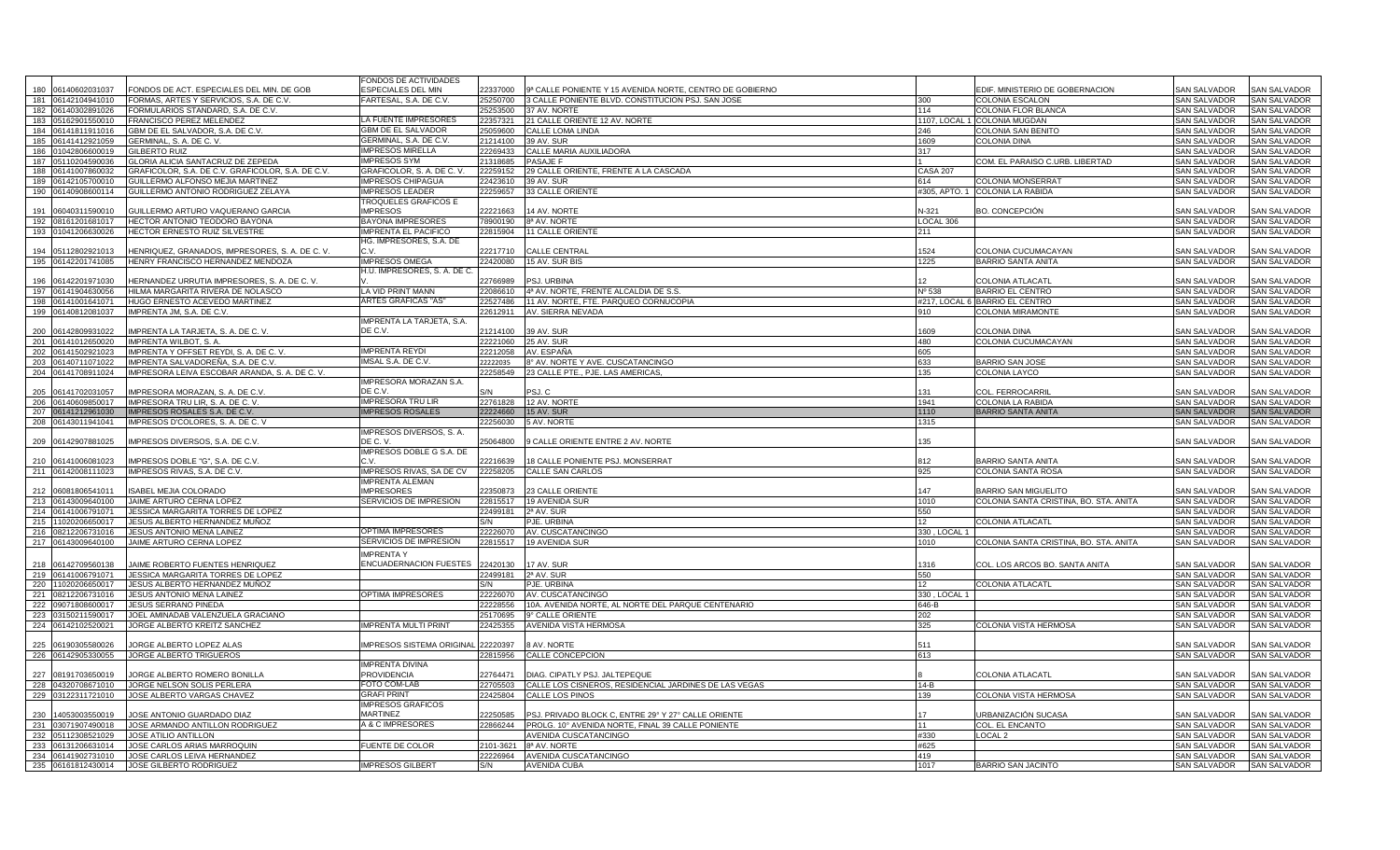| 236 | 12021303580027                           | JOSE HUMBERTO SORTO ROMERO                                  | SERVICIOS TECNICOS SORTO 22371708             | CALLA SAN MARTIN 10 AV. SUR                                   | 825              | <b>BARRIO LA VEGA</b>                               | <b>SAN SALVADOR</b>                        | <b>SAN SALVADOR</b>                        |
|-----|------------------------------------------|-------------------------------------------------------------|-----------------------------------------------|---------------------------------------------------------------|------------------|-----------------------------------------------------|--------------------------------------------|--------------------------------------------|
|     | 237 06141109641027                       | JOSE JACINTO RODRIGUEZ ZELAYA                               | <b>BEST PRINT</b>                             | 22359351<br>23 CALLE PONIENTE                                 | 301              | BARRIO SAN MIGUELITO                                | <b>SAN SALVADOR</b>                        | <b>SAN SALVADOR</b>                        |
|     | 238 06092601520013                       | JOSE LUIS CASTRO MENJIVAR                                   | IMPRESOS LA ESPERANZA                         | 8 AV. NORTE<br>22210565                                       | 625              |                                                     | <b>SAN SALVADOR</b>                        | <b>SAN SALVADOR</b>                        |
|     | 239 06141909681205                       | JOSE MAURICIO LARA MEJIA                                    | <b>JM IMPRESS</b>                             | 72371001<br>8° AV. NORTE                                      | #617, LOCAL 2    |                                                     | <b>SAN SALVADOR</b>                        | <b>SAN SALVADOR</b>                        |
|     |                                          |                                                             | <b>IMPRESOS D'COLOR DE EL</b>                 |                                                               |                  |                                                     |                                            |                                            |
| 240 | 13071911701018                           | OSE OSMIN GOMEZ DIAZ                                        | SALVADOR                                      | 23170332<br>AV. LAS ROSAS                                     |                  | COL. LAS MARGARITAS BO. SAN JACINTO                 | <b>SAN SALVADOR</b>                        | <b>SAN SALVADOR</b>                        |
|     | 241 05110908460016                       | JOSE ROMAN HENRIQUEZ SANTOS                                 | <b>JOTA IMPRESOS</b>                          | CALLE GABRIEL ROSALES<br>S/N                                  | <b>CASA 134</b>  | <b>REPTO, LOS HEROES</b>                            | SAN SALVADOR                               | SAN SALVADOR                               |
|     | 242 09031903621015                       | JOSE VASQUEZ GUTIERREZ                                      |                                               | 9° CALLE ORIENTE<br>2317-3558                                 | #415-A           |                                                     | <b>SAN SALVADOR</b>                        | <b>SAN SALVADOR</b>                        |
|     | 243 11212411620015                       | JOSE VICTOR HERNANDEZ DUEÑAS                                | <b>IMPRESOS V J</b>                           | 22793557<br>BLVD. VENEZUELA                                   | 2111             | COLONIA 10 DE SEPTIEMBRE                            | SAN SALVADOR                               | <b>SAN SALVADOR</b>                        |
|     | 244 06142106661058                       | JUAN ADALBERTO HERNANDEZ CANIZALEZ                          | <b>IMPRESOS "ALICIA"</b>                      | S/N<br>57 AV. NORTE                                           | 114<br>13        | COL. FLOR BLANCA ALAMEDA ROOSVELT                   | <b>SAN SALVADOR</b>                        | <b>SAN SALVADOR</b>                        |
|     | 245 07012908450012                       | JUAN ALONSO SORIANO NAVIDAD                                 | <b>J.A. IMPRESOS</b>                          | 22420604<br>CALLE FRANCISCO MENENDEZ                          |                  | BARRIO SANTA ANITA                                  | <b>SAN SALVADOR</b>                        | <b>SAN SALVADOR</b>                        |
|     | 246 03082501711036<br>247 08210810560016 | JUAN ANTONIO GUZMAN JUAREZ                                  | <b>IMPRESOS ABREGO</b>                        | 22211323<br>AVE. CUSCATANCINGO Y 9A. CALLE PTE.               | 306 G            |                                                     | <b>SAN SALVADOR</b>                        | <b>SAN SALVADOR</b>                        |
|     | 248 06141204670100                       | JUAN CARLOS ABREGO ESCOBAR<br>JUAN CARLOS RIVAS VARELA      | RIMEL                                         | S/N<br>PSJ. LOS GIRASOLES<br>22743279<br>AV. ROTTERDAM        | 13<br>85         | RES. ARCOS DE LA CIMA I<br>COLONIA MIRALVALLE       | <b>SAN SALVADOR</b><br><b>SAN SALVADOR</b> | <b>SAN SALVADOR</b><br><b>SAN SALVADOR</b> |
|     | 249 08093101791014                       | <b>JUAN EDUARDO ROJAS</b>                                   |                                               | 22214730<br>4 AV. NORTE                                       | 424. LOCAL 2     | EDIF. MELARA 1ª PLANTA                              | SAN SALVADOR                               | <b>SAN SALVADOR</b>                        |
|     | 250 06142802610213                       | JUAN FRANCISCO RECINOS PEREZ                                |                                               | 25020554<br>9° CALLE ORIENTE, FRENTE A SALA CUNA              | 273 L-1          |                                                     | <b>SAN SALVADOR</b>                        | <b>SAN SALVADOR</b>                        |
|     | 251 07022012430019                       | JUAN JOSE ELIAS MAZARIEGO                                   |                                               | CALLE 5A MANSION PSJ. LOMA LINDA<br>22703708                  | <b>CASA 107</b>  | <b>BARRIO LA VEGA</b>                               | <b>SAN SALVADOR</b>                        | <b>SAN SALVADOR</b>                        |
|     | 252 08100705480015                       | JUAN JOSE GIL CRUZ                                          | <b>IMPRESORA J GIL</b>                        | 22227268<br>12 CALLE ORIENTE                                  | 318              | <b>BARRIO CANDELARIA</b>                            | <b>SAN SALVADOR</b>                        | <b>SAN SALVADOR</b>                        |
|     | 253 02101506470020                       | JUAN JOSE LOPEZ                                             | ELE-ESE IMPRESORES                            | 27 CALLE ORIENTE 16 AV. NORTE<br>22353914                     | 706              |                                                     | <b>SAN SALVADOR</b>                        | <b>SAN SALVADOR</b>                        |
|     | 254 10130901340010                       | <b>JULIAN ANTONIO HERNANDEZ</b>                             | MULTI IMPRESOS DAH                            | 11 CALLE OTE<br>S/N                                           | 145              |                                                     | SAN SALVADOR                               | <b>SAN SALVADOR</b>                        |
|     | 255 06141806711211                       | JULIO DE JESUS ARIAS PACAS                                  |                                               | 22211353<br><b>CALLE ARCE</b>                                 | # B-30           | COND. ARCADAS ARCE 1038                             | SAN SALVADOR                               | <b>SAN SALVADOR</b>                        |
|     |                                          |                                                             | LIBRERIA Y PAPELERIA LA                       |                                                               |                  |                                                     |                                            |                                            |
| 256 | 06141501590019                           | IBRERIA Y PAPELERIA LA IBERICA, S.A. DE C.V.                | <b>BERICA</b>                                 | 22251660<br>ENTRE 25 Y 27 CALLE PONIENTE 15 AV. NORTE         | 415              | COLONIA LAYCO                                       | <b>SAN SALVADOR</b>                        | <b>SAN SALVADOR</b>                        |
|     | 257 06142401701010                       | LILIAN IMELDA PEREZ DE AGUILAR                              |                                               | 23173523<br>22 CALLE PONIENTE, Y 37 CALLE ORIENTE             | NIVEL 1          | URB. LA CAMPIÑA 1 EDIF. LA CAMPIÑA                  | <b>SAN SALVADOR</b>                        | <b>SAN SALVADOR</b>                        |
|     | 258 06141510021023                       | LO HACEMOS EN COLOR, S.A. DE C.V.                           |                                               | 22762226<br>20 AV. NORTE, Y 37 CALLE ORIENTE                  |                  | COLONIA LA CAMPIÑA                                  | <b>SAN SALVADOR</b>                        | <b>SAN SALVADOR</b>                        |
|     | 259 11231905631032                       | LORENA EVELIN RODRIGUEZ                                     |                                               | 21020138<br>9 CALLE ORIENTE, CONTIGUO A COLEGIO EUCARISTICO   | #404             |                                                     | <b>SAN SALVADOR</b>                        | <b>SAN SALVADOR</b>                        |
|     | 260 08191412390017                       | LUCIO ALVARADO                                              | <b>IMPRENTA ALVARADO</b>                      | 22086250<br><b>8 AVENIDA NORTE</b>                            | 617              |                                                     | <b>SAN SALVADOR</b>                        | <b>SAN SALVADOR</b>                        |
|     | 261 13171805440018                       | LUIS ALFREDO FUENTES                                        | <b>IMPRESOS SERVISLAF</b>                     | 22715284<br>PSJ.C                                             | 131              | <b>COLONIA FERROCARRIL</b>                          | <b>SAN SALVADOR</b>                        | <b>SAN SALVADOR</b>                        |
|     | 262 06140211831020                       | LYDIA MELADYS ESTUPINIAN AYALA                              | <b>DIGITAL PRINT RYM</b><br><b>NVERSIONES</b> | 21184000<br>PROLONGACION ALAMEDA JUAN PABLO II                | #377             | SAN JORGE BODEGA # 5                                | <b>SAN SALVADOR</b>                        | <b>SAN SALVADOR</b>                        |
|     |                                          |                                                             | ARTES Y DISEÑOS GRAFICOS                      |                                                               |                  |                                                     |                                            |                                            |
|     | 263 02101509510028                       | MANUEL ALFONSO VIEYTEZ GUERRA                               | <b>ARDIGRAF)</b>                              | 22268832<br>AV. A                                             | 174              | COLONIA CENTROAMERICANA                             | <b>SAN SALVADOR</b>                        | <b>SAN SALVADOR</b>                        |
| 264 |                                          |                                                             | <b>IMPRESOS GEMINIS</b>                       | 22710129                                                      | APTO, 58         |                                                     |                                            |                                            |
|     | 03121706370011                           | MANUEL ALBERTO MENDOZA                                      | <b>IMPRENTA M SANCHEZ</b>                     | AV. 29 DE AGOSTO BLVD. VENEZUELA<br>22800435<br>PASAJE 14     | 30               | CTRO.COM. PLAZA BARRIOS, PLANTA BAJA                | <b>SAN SALVADOR</b><br><b>SAN SALVADOR</b> | <b>SAN SALVADOR</b><br><b>SAN SALVADOR</b> |
|     | 265 07021502510010<br>266 08212106590023 | MANUEL ANTONIO SANCHEZ HERNANDEZ<br>MANUEL CARCAMO MENA     | <b>MAGIC IMPRESORES</b>                       | 25020555<br>9ª CALLE OTE Y 10 ª AVENIDA NORTE                 | Nº 607           | RES. TERRANOVA BO. SAN JACINTO                      | SAN SALVADOR                               | SAN SALVADOR                               |
|     | 267 02101410520036                       | MANUEL DE JESUS ORTIZ                                       |                                               | 22256378<br>35 CALLE ORIENTE                                  | 419              | COLONIA LA RABIDA                                   | <b>SAN SALVADOR</b>                        | <b>SAN SALVADOR</b>                        |
|     | 268 06121106651012                       | MANUEL DE JESUS PEREZ LOPEZ                                 |                                               | 22211250<br>6 AV. NORTE                                       | 422              |                                                     | SAN SALVADOR                               | <b>SAN SALVADOR</b>                        |
|     |                                          |                                                             | <b>ENCUADERNACION E</b>                       |                                                               |                  |                                                     |                                            |                                            |
| 269 | 06010511550018                           | MARCOS ANTONIO PALACIOS RAUDA                               | <b>IMPRESOS PALACIOS</b>                      | 22263512<br>FINAL 27 CALLE ORIENTE PSJ. 9 BLOCK A             |                  | JRBANIZACIÓN SUCASA                                 | <b>SAN SALVADOR</b>                        | <b>SAN SALVADOR</b>                        |
|     | 270 13193011550012                       | MARIA ANA GIL HERNANDEZ DE GOCHEZ                           |                                               | 22237968<br>PSJ, MORENO                                       | #330             | COLONIA FLOR BLANCA                                 | <b>SAN SALVADOR</b>                        | <b>SAN SALVADOR</b>                        |
|     | 271 02101205380030                       | MARIA CONCEPCION PALACIOS DE MARTIR                         |                                               | 22213001<br>14 Y 16 AVENIDA NORTE                             | $703-B$          | <b>COLONIA DORDELY</b>                              | <b>SAN SALVADOR</b>                        | <b>SAN SALVADOR</b>                        |
|     | 272 02022611300013                       | MARIA CONSUELO VASQUEZ VDA. DE MASFERRER                    |                                               | 22228840<br>CALLE GERARDO BARRIOS                             | 1328-A           |                                                     | <b>SAN SALVADOR</b>                        | <b>SAN SALVADOR</b>                        |
|     | 273 06062111791012                       | MARIA DE LOS ANGELES ACOSTA DE NERIO                        |                                               | PSJ. MAR DE PLATA<br>22609280                                 | <b>LOTE 145</b>  | URBANIZACIÓN BUENOS AIRES 2                         | <b>SAN SALVADOR</b>                        | <b>SAN SALVADOR</b>                        |
|     | 274 12172609610023                       | MARIA DE LOURDES AMAYA                                      | <b>IMPRESOS FARELO</b>                        | 25171551<br>23 CALLE PONIENTE                                 | #215             | <b>BO. SAN MIGUELITO</b>                            | <b>SAN SALVADOR</b>                        | SAN SALVADOR                               |
|     |                                          |                                                             | <b>ENCUADERNACIONES E</b>                     |                                                               |                  |                                                     |                                            |                                            |
|     | 275 06171801721029                       | ARIA MAGDALENA CABRERA DE RODRIGUEZ                         | <b>IMPRENTA RODRIGUEZ</b>                     | 22268330<br>CARR. AUTOPISTA NORTE                             | 2° NIVEL         | RES. UNIVERSITARIA EDIF CONSTRUCCEN STILUS          | <b>SAN SALVADOR</b>                        | <b>SAN SALVADOR</b>                        |
|     | 276 06142204651087                       | MARIA OLIMPIA ZETINO DE VALLE                               | <b>IMPRESORA SARDIS</b>                       | S/N<br>13° CALLE ORIENTE                                      | OCAL 114         | CTRO.COM. METRO ESPAÑA                              | <b>SAN SALVADOR</b>                        | <b>SAN SALVADOR</b>                        |
| 277 | 94833011640013                           | MARIA ZOILA AGUILAR PINEDA                                  | <b>IMPRESOS UNIDOS</b><br>SALVADOREÑOS        | 22355878<br>33 CALLE ORIENTE 4° AV. NORTE                     | 301              | COLONIA LA RABIDA                                   | <b>SAN SALVADOR</b>                        | <b>SAN SALVADOR</b>                        |
|     | 278 06141201640042                       | MARIO ALBERTO LANDOS SEVILLANO                              | PROCESOS GRAFICOS                             | 2221-1970<br>19 AV. SUR                                       | #939             | <b>BARRIO SANTA ANITA</b>                           | <b>SAN SALVADOR</b>                        | <b>SAN SALVADOR</b>                        |
|     | 279 06140904470030                       | MARIO ANTONIO ACEVEDO MANCIA                                | SERVI IMPRESOS TINITA                         | 22215515<br><b>16 AVENIDA NORTE</b>                           | 317              | <b>BARRIO CONCEPCION</b>                            | SAN SALVADOR                               | <b>SAN SALVADOR</b>                        |
| 280 | 06120206751026                           | MARIO ERNESTO MENDOZA MOLINA                                | PC MILENIUM                                   | S/N<br>8A AV. NORTE                                           | 538              |                                                     | <b>SAN SALVADOR</b>                        | <b>SAN SALVADOR</b>                        |
|     | 281 06142708660083                       | MARIO ENRIQUE AMAYA RIVERA                                  | <b>IMPRESOS ACUARIO</b>                       | ENTRE 39 Y 41 AV. SUR PJE. 2 BLOCK 8<br>22454173              | 215              | COLONIA 10 DE SEPTIEMBRE                            | <b>SAN SALVADOR</b>                        | <b>SAN SALVADOR</b>                        |
|     | 282 09061901771024                       | <b>MARTHA TORRES LOPEZ</b>                                  |                                               | 22184774<br>10° AV, NORTE, FRENTE A TEXACO CENTENARIO         | <b>CASA 715</b>  |                                                     | SAN SALVADOR                               | <b>SAN SALVADOR</b>                        |
|     | 283 06140210711048                       | MARTA IRENE FLORES DE PONCE                                 | <b>SERPRINT</b>                               | CALLE SAN ANTONIO ABAD Y AV. BERNAL<br>22740663               |                  |                                                     | <b>SAN SALVADOR</b>                        | <b>SAN SALVADOR</b>                        |
|     | 284 06140705781131                       | MARVIN ANTONIO MARTINEZ GONZALEZ                            |                                               | <b>SENDA VEHICULAR</b><br>22353404                            |                  | RESIDENCIAL UNIVERSITARIA II                        | SAN SALVADOR                               | <b>SAN SALVADOR</b>                        |
|     | 285 05110407620023                       | MARLON ERNESTO ELIAS PEREZ                                  | <b>IMPRESOS M-E</b>                           | S/N<br>8ª AV. NORTE                                           | 530C, LOCAL B    |                                                     | SAN SALVADOR                               | <b>SAN SALVADOR</b>                        |
|     | 286 06141408801227                       | MAURA YADIRA REYES RIVERA                                   | COLOR LINE PRINT                              | 22356743<br>PSJ. MELHADO                                      | 131              | COLONIA LA RABIDA                                   | <b>SAN SALVADOR</b>                        | <b>SAN SALVADOR</b>                        |
|     | 287 06142502500062                       | MAURICIO CERON VASQUEZ                                      |                                               | 22815451<br>4ª AV. NORTE                                      | N-517            |                                                     | <b>SAN SALVADOR</b>                        | <b>SAN SALVADOR</b>                        |
|     | 288 06101602500012                       | MAURICIO CRUZ MOLINA                                        |                                               | 22703959<br>CALLE SAN MARTIN, SAN JACINTO Y AVENIDA BARBERENA | 904-A            | <b>BARRIO LA VEGA</b>                               | <b>SAN SALVADOR</b>                        | <b>SAN SALVADOR</b>                        |
|     | 289 06082410370010                       | MAURICIO CAMPOS GOMEZ                                       | TIPOGRAFIA COLON                              | 22258185<br>ENTRE 27 Y 29 CALLE OTE 6 AV. NORTE               | 1506             | <b>COLONIA LA RABIDA</b>                            | <b>SAN SALVADOR</b>                        | <b>SAN SALVADOR</b>                        |
|     | 290 06140602420017                       | <b>MAURICIO MÓNICO MULATO</b>                               | <b>IMPRESORA COPYTODO</b>                     | 22222186<br>CALLE ARCE 21 AV. NORTE                           | LOCAL 17-A       | COND. PLAZA REAL. NIVEL 1                           | <b>SAN SALVADOR</b>                        | <b>SAN SALVADOR</b>                        |
|     | 291 04072003721014                       | MARCOS TULIO MORALES MARTINEZ                               |                                               | 22213728<br>8 AVENIDA NORTE                                   | 613, LOCAL 3     |                                                     | <b>SAN SALVADOR</b>                        | <b>SAN SALVADOR</b>                        |
|     | 292 06142005921032                       | MEGA PRINT. S. A. DE C. V.                                  | <b>MEGA PRINT</b><br><b>IMPRESORA LATINA</b>  | 78874308<br>19 C PTE Y 1 AV NTE<br>22513176<br>4ª CALLE OTE   | LOCAL 108<br>865 | <b>EDIF NIZA</b>                                    | <b>SAN SALVADOR</b>                        | <b>SAN SALVADOR</b>                        |
|     | 293 06190403350015<br>294 06140906711107 | MIGUEL ANGEL CASTRO MELENDEZ<br>MIGUEL ANGEL MENDEZ NOLASCO | <b>MENDEZ IMPRESOS</b>                        | 22263774<br>AVENIDA ESPAÑA, PASAJE MARIA AUXILIADORA          |                  | <b>3º SN ESTEBAN</b><br><b>BARRIO SAN MIGUELITO</b> | <b>SAN SALVADOR</b><br><b>SAN SALVADOR</b> | <b>SAN SALVADOR</b><br><b>SAN SALVADOR</b> |
|     | 295 05112410671051                       | MIGUEL ANGEL RECINOS CRESPIN                                | <b>GAMA PRINT</b>                             | 22220303<br>AV. ESPAÑA Y 15 CALLE PTE.                        | 110              |                                                     | SAN SALVADOR                               | <b>SAN SALVADOR</b>                        |
|     | 296 06143105210029                       | MILAGRO EMILIA JAIME                                        |                                               | 22251203<br>CALLE CONCEPCION                                  | 1110             |                                                     | SAN SALVADOR                               | <b>SAN SALVADOR</b>                        |
|     |                                          |                                                             |                                               |                                                               |                  |                                                     |                                            |                                            |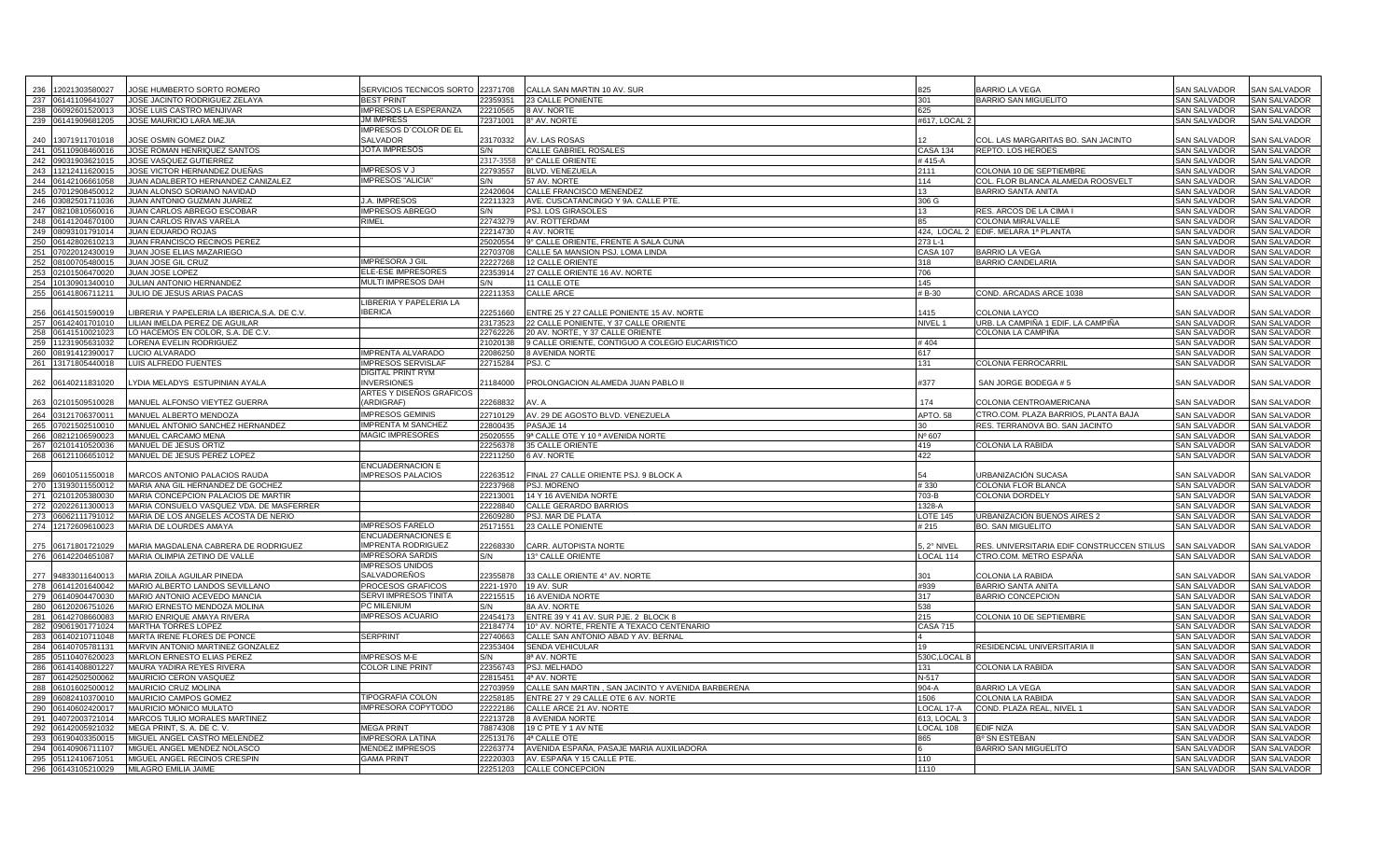| 297 | 08091102751021     | MILTON ALEXANDER MARMOL ROJAS                | ALEXITO IMPRESORES              | 22708979 | 10 <sup>a</sup> AV, SUR                                | 1005                 | <b>BARRIO SAN JACINTO</b>            | <b>SAN SALVADOR</b>                 | <b>SAN SALVADOR</b> |
|-----|--------------------|----------------------------------------------|---------------------------------|----------|--------------------------------------------------------|----------------------|--------------------------------------|-------------------------------------|---------------------|
| 298 | 06142103600164     | MIRNA EMELY JUAREZ                           |                                 | 22701001 | CALLE LARA PONIENTE                                    |                      | 119. LOC 1 Y 2 BARRIO CANDELARIA     | <b>SAN SALVADOR</b>                 | <b>SAN SALVADOR</b> |
| 299 | 08070602610016     | NATANAEL FLORES ALVARADO                     |                                 | 22225589 | 9A CALLE OTE.                                          | 306, LOCAL-5         |                                      | <b>SAN SALVADOR</b>                 | <b>SAN SALVADOR</b> |
|     | 300 06142002991021 | NEGOCIOS HERRERA, S. A. DE C. V.             |                                 | 23731820 | 8A AV NTE Y 5A CL OTE, PRIMER NIVEL                    | LOCAL <sub>2</sub>   | EDIFIO 609                           | <b>SAN SALVADOR</b>                 | <b>SAN SALVADOR</b> |
|     | 301 12170309711058 | NELSON ANTONIO HUAJACA CASTRO                |                                 | 25661348 | 15 <sup>ª</sup> AV, SUR BIS                            | 1022                 | <b>BARRIO SANTA ANITA</b>            | <b>SAN SALVADOR</b>                 | <b>SAN SALVADOR</b> |
| 302 | 06141908971021     | ON LINE SYSTEMS, S.A.DE C.V.                 |                                 | 22081391 | AVENIDA DR. EMILIO ALVAREZ EDF. VILLAFRANCA LOCAL 10   | 229                  | <b>COLONIA MEDICA</b>                | <b>SAN SALVADOR</b>                 | <b>SAN SALVADOR</b> |
| 303 | 06140605660155     | <b>ORLANDO MENDEZ</b>                        |                                 | 25022538 | AV. CUSCATANCINGO ENTRE ALAM JUAN PABLO II Y 5ª C. PTE | 411                  |                                      | <b>SAN SALVADOR</b>                 | SAN SALVADOR        |
|     | 304 06142910300010 | OSCAR ANTONIO DOMINGUEZ                      |                                 | 22715482 | CALLE LARA, PJE ORBE                                   | 117                  | <b>BARRIO SAN JACINTO</b>            | <b>SAN SALVADOR</b>                 | <b>SAN SALVADOR</b> |
| 305 | 10100101731033     | <b>OSCAR ANTONIO RODRIGUEZ</b>               |                                 | 22713192 | 17 AV. SUR BLVD. VENEZUELA                             | 915                  | BARRIO SANTA ANITA                   | <b>SAN SALVADOR</b>                 | SAN SALVADOR        |
| 306 | 01012709731043     | OSCAR ARMANDO AGUIRRE GONZALEZ               |                                 | 25369600 | <b>CALLE SISIMILES</b>                                 |                      | COLONIA REAL MIRAMONTE               | <b>SAN SALVADOR</b>                 | <b>SAN SALVADOR</b> |
|     | 307 06140902440010 | OSCAR RICARDO SANTAMARIA LOPEZ               | <b>S &amp; D IMPRESORES</b>     | 22603645 | COND. NOBLES DE AMERICA, EDIF. "D",                    | APTOS 1 Y 2 PLANTA 1 |                                      | <b>SAN SALVADOR</b>                 | <b>SAN SALVADOR</b> |
|     | 308 06140303480030 | PEDRO ANTONIO TRIGUEROS AGUILAR              | <b>IMPRESOS TRIGUEROS</b>       | 22212670 | 9 CALLE ORIENTE                                        | 142                  | <b>BARRIO SAN JOSE</b>               | <b>SAN SALVADOR</b>                 | <b>SAN SALVADOR</b> |
|     | 309 06140204840018 | PUBLITEX, S.A. DE C.V.                       | PUBLITEX SA DE CV               | 22359326 | 2ª AV. NORTE                                           | 1745                 | COLONIA LA RABIDA                    | <b>SAN SALVADOR</b>                 | <b>SAN SALVADOR</b> |
|     | 310 06140910860030 | PRAKIN, S.A. DE C.V.                         | PRAKIN, S.A. DE C.V.            | 22253160 | CALLE 5 DE NOVIEMBRE                                   | 411                  | COL. MAGDAN                          | SAN SALVADOR                        | <b>SAN SALVADOR</b> |
| 311 | 06142306941098     |                                              |                                 |          |                                                        |                      |                                      | <b>SAN SALVADOR</b>                 | <b>SAN SALVADOR</b> |
|     |                    | QUALITY PRINTING, S. A. DE C. V.             |                                 | S/N      | 23 CALLE OTE Y PASAJE PUTZEYS                          | 535                  | COLONIA MUGDAN                       |                                     |                     |
| 312 | 06140701331018     | RAIMUNDO ALBERTO LOPEZ LARA                  | <b>IPOGRAFIA LOPEZ</b>          | 22221033 | COND. PLAZA BARRIOS PLANTA BAJA                        | LOCAL <sub>8</sub>   |                                      | <b>SAN SALVADOR</b>                 | <b>SAN SALVADOR</b> |
|     | 313 06143103810017 | REPRYS, S.A. DE C.V.                         |                                 | 22273340 | <b>CENTRO COMERCIAL</b>                                | $C-4$                | <b>CIUDAD CREDISA</b>                | <b>SAN SALVADOR</b>                 | <b>SAN SALVADOR</b> |
|     | 314 06143105610068 | RICARDO ANDRES HERNANDEZ REYES               |                                 | 22512400 | AVENIDA DON BOSCO                                      | 320                  |                                      | <b>SAN SALVADOR</b>                 | SAN SALVADOR        |
|     |                    |                                              | LANIER DE EL SALVADOR, S.A      |          |                                                        |                      |                                      |                                     |                     |
|     | 315 06142406870019 | RICOH EL SALVADOR, S.A. DE C.V.              | DE C.V.                         | 22980948 | 55 AVENIDA SUR                                         | 153                  |                                      | <b>SAN SALVADOR</b>                 | <b>SAN SALVADOR</b> |
|     |                    |                                              | TALLERES Y COPIADOS             |          |                                                        |                      |                                      |                                     |                     |
| 316 | 10023101500014     | RIGOBERTO LOPEZ MARAVILLA                    | <b>UNIDOS</b>                   | 22810949 | AV. MONSEÑOR OSCAR ARNULFO ROMERO                      | OCAL 161             | ALAMEDA JUAN PABLO II                | <b>SAN SALVADOR</b>                 | <b>SAN SALVADOR</b> |
|     | 317 06142309881010 | RILAZ. S.A. DE C.V.                          | RILAZ S.A DE C.V                | 25365518 | <b>AVENIDA SANTA VICTORIA</b>                          | CASA 44              | <b>COLONIA SANTA VICTORIA</b>        | <b>SAN SALVADOR</b>                 | <b>SAN SALVADOR</b> |
|     | 318 06140705620106 | RITA ISABEL AVILES DE ZEPEDA                 | <b>IMPRINT FRAPHIC DRAW</b>     | 21012329 | 8ª AV. NORTE, ALAMEDA JUAN PABLO II                    | 424. LOCAL 8         |                                      | <b>SAN SALVADOR</b>                 | <b>SAN SALVADOR</b> |
|     | 319 04131911500014 | ROBERTO NUÑEZ                                | <b>IMPRESOS RODAS</b>           |          | 12 AV. NORTE                                           | #518                 | FRENTE AL PARQUE CENTENARIO          | SAN SALVADOR                        | <b>SAN SALVADOR</b> |
|     |                    |                                              | <b>ENCUADERNACION E</b>         |          |                                                        |                      |                                      |                                     |                     |
| 320 | 06140905680056     | ROMEO ELISEO ALDANA LOPEZ                    | <b>IMPRESOS</b>                 | 22223862 | 11 Y 13 CALLE ORIENTE PSJ. ARAUJO                      | OCAL <sub>1</sub>    | CONDOMINIO SAN MIGUELITO             | <b>SAN SALVADOR</b>                 | <b>SAN SALVADOR</b> |
| 321 | 06192001490035     | ROSA HAYDEE MARROQUIN DE TICAS               | <b>IMPRENTA M.T.</b>            | 22223004 | PASEO INDEPENDENCIA                                    | 221                  | <b>BARRIO CONCEPCION</b>             | <b>SAN SALVADOR</b>                 | <b>SAN SALVADOR</b> |
| 322 | 05121208640010     | ROSA LIDIA MENDOZA DE FLORES                 |                                 | 21010182 | 2 AV. NORTE AV. MONSEÑOR ROMERO                        | 533, LOC A-1         |                                      | <b>SAN SALVADOR</b>                 | <b>SAN SALVADOR</b> |
|     | 323 06141207681118 | ROXANA GUADALUPE SUAREZ DE ESPINOZA          | MPRESORA LA NACIONAL            | 22226476 | FINAL 35 AV. SUR BLVD. VENEZUELA                       | 555                  |                                      | <b>SAN SALVADOR</b>                 | <b>SAN SALVADOR</b> |
| 324 | 12171210660012     | ROXANA IRENE ZELAYA DE VASQUEZ               |                                 | 22785163 | 18 CALLE PONIENTE 19 AV. SUR                           | 949                  | COL. SANTA CRISTINA Bo. SANTA ANITA  | <b>SAN SALVADOR</b>                 | <b>SAN SALVADOR</b> |
|     | 325 06140902690014 | SALVADOR ERNESTO MENA PADILLA                | <b>MENA IMPRESIONES</b>         | 22425102 | CALLE LAS ACACIAS                                      | 124                  | <b>COLONIA VISTA HERMOSA</b>         | <b>SAN SALVADOR</b>                 | <b>SAN SALVADOR</b> |
| 326 | 03120610630011     | SAMUEL ALBERTO CHAVEZ ALVARADO               | CENTRAL IMPRESORES              | 22222477 | 9 CALLE ORIENTE BIS                                    | 404                  |                                      | <b>SAN SALVADOR</b>                 | SAN SALVADOR        |
|     |                    |                                              | <b>IMPRENTA OFFSET</b>          |          |                                                        |                      |                                      |                                     |                     |
| 327 | 06141309530028     | SANDRA SARA ELIZABETH PEREZ SALEH DE VASQUEZ | <b>CUSCATLAN</b>                | 2703621  | 10° AV. SUR                                            | 26                   | <b>BARRIO LA VEGA</b>                | SAN SALVADOR                        | <b>SAN SALVADOR</b> |
|     | 328 06140910781047 | SANTIAGO RIGOBERTO IBAÑEZ FLORES             |                                 | 22598604 | C. RUBEN DARIO Y 19 AV. NTE EDIF. BOLIVAR              | $L-8Y9$              | <b>EDIF, BOLIVAR</b>                 | <b>SAN SALVADOR</b>                 | <b>SAN SALVADOR</b> |
| 329 | 10100512701038     | SANTOS CRISTINA CERRITOS DE RUIZ             | IMPRESOS DESARROLLO             | 22350124 | PASAJE OLIVA                                           | 2011                 | <b>COLONIA LA RABIDA</b>             | <b>SAN SALVADOR</b>                 | <b>SAN SALVADOR</b> |
|     |                    |                                              | SISTEMAS C & C, S. A. DE C.     |          |                                                        |                      |                                      |                                     |                     |
| 330 | 06141003951019     | SISTEMAS C & C, S. A. DE C. V                |                                 | 22984777 | <b>AVENIDA OLIMPICA</b>                                | 3322                 | COLONIA ESCALON                      | <b>SAN SALVADOR</b>                 | <b>SAN SALVADOR</b> |
|     | 331 06142907681182 | SONIA MARLENE ESCOBAR DE RODRIGUEZ           |                                 | 22358179 | 33 CALLE ORIENTE                                       | 305 APTO 1-B         | COLONIA LA RABIDA                    | <b>SAN SALVADOR</b>                 | <b>SAN SALVADOR</b> |
|     | 332 06141410061010 | SPEED SPRINT EDITORES, S.A. DE C.V.          |                                 | 22237352 | <b>12 CALLE PONIENTE</b>                               | #2658                | COLONIA FLOR BLANCA                  | <b>SAN SALVADOR</b>                 | <b>SAN SALVADOR</b> |
|     |                    |                                              | <b><i>TIPOGRAFIA OFFSET</i></b> |          |                                                        |                      |                                      |                                     |                     |
|     | 333 06141705931016 | TIPOGRAFIA OFFSET SUPREMA, S. A. DE C. V.    | <b>SUPREMA</b>                  | 22715048 | ENTRE LA 5° Y 7° AV. NORTE                             | 429                  | <b>ILAMEDA JUAN PABLO II</b>         | <b>SAN SALVADOR</b>                 | SAN SALVADOR        |
|     | 334 06140409981052 | TIRAJES MULTIPLES, S. A. DE C. V.            | <b>TIRAJES MULTIPLES</b>        | 22702926 | <b>CALLE SAN MARTIN</b>                                | 824                  | <b>BARRIO SAN JACINTO</b>            | <b>SAN SALVADOR</b>                 | <b>SAN SALVADOR</b> |
|     | 335 06142912640108 | TOM ALBERTO HERNANDEZ CHAVEZ                 | CHAVEZ IMPRESORES               | 22251977 | FINAL 7ª AVENIDA NORTE, CENTRO DE GOBIERNO             | EDIF, 2-C            |                                      | <b>SAN SALVADOR</b>                 | <b>SAN SALVADOR</b> |
|     | 336 06171406540010 | TOMAS CAMPOS SOSA                            | <b>IMPRESOS CAMPOS</b>          | 22953143 | CALLE AL RIO, CONTIGUO A IGLESIA CATOLICA SAN BARTOLO  |                      |                                      | <b>SAN SALVADOR</b>                 | <b>SAN SALVADOR</b> |
|     | 337 06143007370014 | TULIO ALFREDO MIRANDA QUEZADA                |                                 | 22766041 | 10 AV. NORTE                                           | 1913                 | <b>COLONIA LA RABIDA</b>             | <b>SAN SALVADOR</b>                 | <b>SAN SALVADOR</b> |
| 338 |                    |                                              | <b>IMAGEN GRAFICA</b>           | 2086712  |                                                        | 1007                 | COLONIA , MANZANO                    |                                     | <b>SAN SALVADOR</b> |
|     | 06131209671017     | <b>/ICTOR ALONSO SANCHEZ DEL CID</b>         | <b>IMPRENTA LA FE</b>           | 22224919 | CALLE ALBERTO SANCHEZ                                  | 255                  |                                      | SAN SALVADOR<br><b>SAN SALVADOR</b> |                     |
|     | 339 12200903560018 | VICTOR MANUEL PINEDA BARAHONA                |                                 |          | <b>15 CALLE ORIENTE</b>                                |                      | Bo. SN MIGUELITO, COL. SANTA EUGENIA |                                     | <b>SAN SALVADOR</b> |
|     | 340 06143011671036 | <b>NALTER ANTONIO PAREDES ESPINOLA</b>       |                                 | S/N      | AVENIDA CUSCATANCINGO                                  | 422                  |                                      | <b>SAN SALVADOR</b>                 | <b>SAN SALVADOR</b> |
|     | 341 09061611781018 | WALTER ECHEVERRIA PORTILLO                   | <b>MPRESOS URGENTES</b>         | 22359119 | 19 CALLE PONIENTE 1ª AV. NORTE EDIF. NIZA              | 108-109              | <b>BARRIO SAN MIGUELITO</b>          | <b>SAN SALVADOR</b>                 | <b>SAN SALVADOR</b> |
|     |                    |                                              |                                 |          |                                                        |                      |                                      |                                     |                     |
| 342 | 06142407741030     | WILLIAM ALEXANDER AGUILUZ CRUZ               | ULTRA GRAFIC IMPRESORES         | 22258792 | 6ª AV. NTE.                                            | 715                  | BARRIO SAN MIGUELITO                 | <b>SAN SALVADOR</b>                 | <b>SAN SALVADOR</b> |
| 343 | 05112710741035     | WILLIE TONY MONGE HERNANDEZ                  | <b>IMPRESOS SIGLO XXI</b>       | 73516720 | CALLE PRINCIPAL FINAL AV. IRAZU                        | 55                   | COL. COSTA RICA COM. ARAGON UNO      | <b>SAN SALVADOR</b>                 | SAN SALVADOR        |
| 344 | 04010707701021     | YENITH ELIZABETH LEVERON DE MEJIA            |                                 | 25427742 | 9 CALLE ORIENTE, ESQUINA OPUESTA SALA CUNA             | 51, LOC 307-B        |                                      | <b>SAN SALVADOR</b>                 | <b>SAN SALVADOR</b> |
|     | 345 12092505751024 | YESENIA MARISOL CASTILLO GUZMAN              | <b>IMPRESOS CASTILLO</b>        | 22840015 | CALLE SAN ANTONIO ABAD PJE FREDY                       |                      | RESIDENCIAL LISSETT                  | <b>SAN SALVADOR</b>                 | <b>SAN SALVADOR</b> |
|     | 346 06141410641067 | ANA MARIA HENRIQUEZ GARCIA                   | SERVICIOS GRAFICOS              | S/N      | BLVD. DEL EJERCITO NAC. KM 4 1/2 PJE. SAN CARLOS       | 14                   | <b>COLONIA MARALY</b>                | SOYAPANGO                           | <b>SAN SALVADOR</b> |
| 347 | 06141501520170     | CARLOS ALFREDO DIAZ ALVARADO                 | MPRESOS DIAZ                    | 22943410 | PSJ. 6 BLOCK Y                                         |                      | REPTO. VALLE NUEVO                   | SOYAPANGO                           | <b>SAN SALVADOR</b> |
| 348 | 13141408781010     | DINORA RAMOS SAENZ                           |                                 | 71127634 | PJE. 35, GRUPO 75                                      |                      | COLONIA PRADOS DE VENECIA 3          | SOYAPANGO                           | <b>SAN SALVADOR</b> |
| 349 | 08020209560015     | <b>STEBAN FUNES</b>                          |                                 | 25128676 | CALLE ANTIGUA A SOYAPANGO                              |                      | COLONIA LOS PIRINEOS                 | SOYAPANGO                           | <b>SAN SALVADOR</b> |
| 350 | 14070711560018     | JESUS ANTONIO RIVAS TORRES                   |                                 | 22770333 | CALLE A TONACATEPEQUE PSJ. CASTILLO                    | 29-B                 | COL. CASTILLO                        | SOYAPANGO                           | <b>SAN SALVADOR</b> |
| 351 | 06082904721024     | JOSE ERNESTO MONTERROSA ROSALES              |                                 | S/N      | PJE. 19 BLOCK D                                        | 96                   | URBANIZACIÓN MONTE BLANCO            | SOYAPANGO                           | <b>SAN SALVADOR</b> |
|     | 352 06141301721018 | JOSE FERNANDO MEDRANO MEJIA                  |                                 | 22088011 | PASAJE 14                                              | 12                   | COLONIA AMATEPEC                     | SOYAPANGO                           | <b>SAN SALVADOR</b> |
|     | 353 06142301560122 | JOSE MAURICIO MARAVILLA SALAZAR              | IMPRESOS EL PENTAGONO           | 22272788 | <b>6 AVENIDA NORTE</b>                                 | 22                   |                                      | SOYAPANGO                           | <b>SAN SALVADOR</b> |
|     | 354 06141211811212 | JUAN JOSE JACOBO ALVARADO                    |                                 |          | 25344504 PJE. 35 GRUPO 109                             | 21                   | URBANIZACIÓN PRADOS DE VENECIA 3     | SOYAPANGO                           | SAN SALVADOR        |
|     |                    |                                              |                                 |          |                                                        |                      |                                      |                                     |                     |
| 355 | 06142103600103     | LUIS ANTONIO RECINOS HERNANDEZ               | MPRENTA OFFSET RECINOS          | 22270873 | PJE. SAN CARLOS                                        | 24                   | COLONIA, ANTEKIRTA                   | SOYAPANGO                           | <b>SAN SALVADOR</b> |
|     | 356 04281303691018 | MARIA ORBELINA GUARDADO DE ABREGO            | <b>IMPRESOS CHARLIE</b>         |          | 22925848 PJE. LAS ORQUIDEAS BLOCK D                    | $20-D$               | RESIDENCIAL SANTA GERTRUDIS          | SOYAPANGO                           | <b>SAN SALVADOR</b> |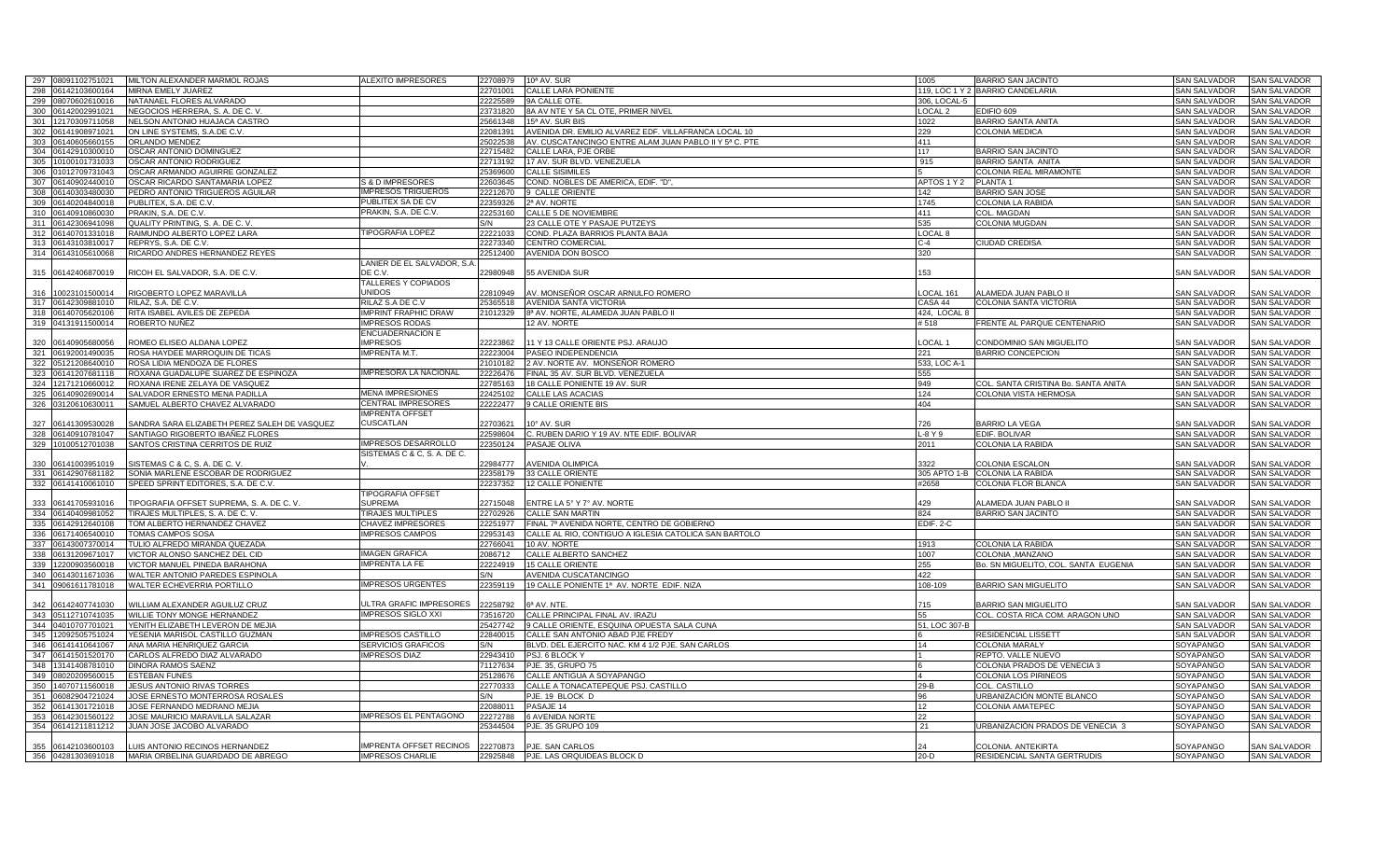|     |                    |                                             | R.R. DONNELLEY DE EL           |          |                                                                             |              |                                        |                    |                     |
|-----|--------------------|---------------------------------------------|--------------------------------|----------|-----------------------------------------------------------------------------|--------------|----------------------------------------|--------------------|---------------------|
| 357 | 06140202620015     | R.R. DONNELLEY DE EL SALVADOR, S.A. DE C.V. | <b>SALVADOR</b>                | 22919400 | BLVD, DEL EJERCITO NAC, KM, 7 1/2                                           |              |                                        | SOYAPANGO          | <b>SAN SALVADOR</b> |
|     | 358 10060505711018 | RAFAEL ALFREDO BONILLA AGUILAR              | <b>IMPRENTA ORION 2000</b>     | 25123352 | POLIG. 31 PSJ. 31                                                           | 28           | URBANIZACIÓN SANTA EDUVIGES            | SOYAPANGO          | <b>SAN SALVADOR</b> |
|     | 359 06140408610090 | RENE ALBERTO GALVEZ PORTILLO                |                                | 22770176 | CALLE PCPAL PJE. PRIVADO                                                    | CASA 70      | <b>COLONIA SAN RAFAEL</b>              | SOYAPANGO          | <b>SAN SALVADOR</b> |
|     | 360 09030407490019 | RIVARSALI ELISABETH CRUZ RODRIGUEZ          |                                | 22912082 | PASAJE 2 BLOCK C                                                            | 45           | REPARTO LOS SANTOS 2                   | SOYAPANGO          | SAN SALVADOR        |
|     |                    | RONALD ALEXIS TEJADA HERNANDEZ              |                                |          |                                                                             |              |                                        | SOYAPANGO          |                     |
|     | 361 06140702761156 |                                             |                                | 22777116 | CALLE PRINCIPAL, PASAJE 4                                                   | $F-3$        | COLONIA LAS ARBOLEDAS                  |                    | <b>SAN SALVADOR</b> |
|     | 362 06170610610018 | <b>/ICTOR MANUEL GARCIA GAVIDIA</b>         | <b>IMPRESOS GAVIDIA</b>        | 22772724 | CARRET. PANAMERICANA KM. 7 PJE. 1                                           | 6            | COLONIA CALIFORNIA I                   | SOYAPANGO          | <b>SAN SALVADOR</b> |
|     |                    |                                             | <b>IMPRESOS DIVINA</b>         |          |                                                                             |              |                                        |                    |                     |
| 363 | 06140705560110     | ANA SILVIA URIBE DE ORELLANA                | <b>PROVIDENCIA</b>             | 22866399 | <b>AVENIDA PALECA</b>                                                       |              |                                        | CIUDAD DELGADO     | <b>SAN SALVADOR</b> |
|     | 364 06192212670049 | BAYARDO ALFONSO FERNANDEZ OLMEDO            | <b>IMPRESOS SAMADHI</b>        | 25024265 | CALLE C                                                                     |              | COLONIA SANTA ROSA ATLACATL            | CIUDAD DELGADO     | <b>SAN SALVADOR</b> |
|     | 365 06142808380072 | DOLORES MARGARITA MUÑOZ FIGUEROA            |                                | S/N      | 9 CALLE ORIENTE                                                             | 12           | <b>BARRIO LAS VICTORIAS</b>            | CIUDAD DELGADO     | <b>SAN SALVADOR</b> |
|     | 366 06141604931023 | ECONOPRINT, S. A. DE C. V                   |                                | 22862487 | CALLE B AVENIDA JUAN BERTIS                                                 |              | COLONIA SANTA ROSA ATLACATI            | CIUDAD DELGADO     | <b>SAN SALVADOR</b> |
|     | 367 06142606640101 | HUGO MICHEL AREAS SANCHEZ                   | <b>PRINT GRAPHICS</b>          | 22867563 | CALLE PPAL KM 3 1/2 C. TRONCAL DEL NORTE                                    | $36-B$       | COLONIA SAN MARTIN DE PORRES           | CIUDAD DELGADO     | <b>SAN SALVADOR</b> |
|     | 368 06142202360039 | JOSEFA OLMEDO DE FERNANDEZ                  | <b>IMPRESORA FERNANDEZ</b>     | 22762746 | CALLE C                                                                     |              | COL. SANTA ROSA ATLACATL               | CIUDAD DELGADO     | <b>SAN SALVADOR</b> |
|     | 369 06141210661071 | JUAN JOSE SANCHEZ FIGUEROA                  | <b>IMPRESOS SANCHEZ</b>        | 21020165 | AVENIDA FERROCARRIL SUR                                                     |              | <b>BARRIO LAS VICTORIAS</b>            | CIUDAD DELGADO     | <b>SAN SALVADOR</b> |
|     |                    |                                             | <b>MPRESORA</b> Y              |          |                                                                             |              |                                        |                    |                     |
|     |                    |                                             | <b>ENCUADERNACION SINAI</b>    |          | PSJ. SAN FRANCISCO                                                          |              | COLONIA SAN FRANCISCO                  | CIUDAD DELGADO     |                     |
| 370 | 06143003460045     | JULIA DEL CARMEN QUINTANILLA DE JACOBO      |                                | 22762678 |                                                                             |              |                                        |                    | <b>SAN SALVADOR</b> |
|     | 371 05122712450024 | JULIO CESAR AREVALO                         | <b>IMPRESOS SUPERIOR</b>       | 22860399 | <b>FINAL AVENIDA ARCE</b>                                                   | 23           | <b>BARRIO LAS VICTORIAS</b>            | CIUDAD DELGADO     | <b>SAN SALVADOR</b> |
| 372 | 06140405610090     | MAURICIO ESCOBAR RENDEROS                   |                                | 22863759 | KM. 5 1/2 CARRETERA TRONCAL DEL NORTE PJE. 3                                | 123          | COLONIA SAN VICENTE                    | CIUDAD DELGADO     | <b>SAN SALVADOR</b> |
|     | 373 06190705801016 | MELVIN MAURICIO MEDRANO QUIJANO             |                                | 25336070 | <b>AVENIDA MASFERRER</b>                                                    |              | <b>BARRIO LAS VICTORIAS</b>            | CIUDAD DELGADO     | <b>SAN SALVADOR</b> |
|     | 374 06041205741011 | REINA ESPERANZA FUENTES DE HERRERA          | <b>IMPRESOS TECNICOS</b>       | 22866626 | CALLE L-A PSJ. 17 BLOCK B-4                                                 | $8-A$        | RPTO, SANTA ALEGRIA                    | CIUDAD DELGADO     | <b>SAN SALVADOR</b> |
|     | 375 06141306761042 | ROLANDO ANTONIO CABALLERO HERNANDEZ         | <b>MULTIGRAFICOS</b>           | 23283755 | AVENIDA ACOLHUATAN MONSEÑOR STEBAN ALLIET, 1/2 CUADRA DE ALCALDIA MUNICIPAL | $13-B$       |                                        | CIUDAD DELGADO     | SAN SALVADOR        |
|     | 376 08212311320010 | RONOEL VIGIL LOPEZ                          | <b>IMPRENTA ROLOV</b>          | 22764484 | CARRETERA TRONCAL DEL NORTE, KILOMETRO 8                                    | 8118         | RESIDENCIAL SAN LUIS                   | CIUDAD DELGADO     | <b>SAN SALVADOR</b> |
|     | 377 07020312991019 | MORALES CALLEJAS, S.A. DE C.V.              |                                | 23724019 | CALLE JOSE FRANCISCO LOPEZ                                                  | $C-12$       |                                        | COJUTEPEQUE        | CUSCATLÁN           |
|     |                    |                                             |                                |          |                                                                             |              |                                        |                    |                     |
| 378 | 06141306270020     | <b>MARGARITO ANTONIO RAMIREZ ESTRADA</b>    | IMPRESOS OFFSET RAMIREZ        | 3/N      | CALLE LA TEJERA                                                             |              | <b>BARRIO EL CARMEN</b>                | <b>DLOCUILTA</b>   | A PAZ               |
|     | 379 06142606670063 | MIGUEL ANTONIO HERNANDEZ AGUILAR            | <b>WOLRLD-PRINTS</b>           | 21315868 | CALLE ANT. A ZACATECOLUCA, KM. 24                                           |              | LOTIF, CASA LOMA                       | <b>OLOCUILTA</b>   | A PAZ               |
|     |                    |                                             |                                |          |                                                                             |              |                                        |                    |                     |
| 380 | 08212709610020     | CARLOS CRUZ HENRIQUEZ                       | <b>IMPRESORA EL CENTRO</b>     | 23340205 | AVENIDA NARCISO MONTERREY                                                   |              | <b>BARRIO EL CENTRO</b>                | ZACATECOLUCA       | A PAZ               |
|     | 381 08212605711010 | FELIPE DE JESUS ORANTES GARCIA              | <b>MPRENTA ORANTES</b>         | 23342500 | AV. JUAN MANUEL RODRIGUEZ                                                   | 47           | <b>BARRIO EL CALVARIC</b>              | ZACATECOLUCA       | A PAZ               |
|     | 382 08210311611015 | JOSE ALIRIO NOLASCO HERNANDEZ               | <b>IMPRENTA ALIRIOS</b>        | 23527656 | 10 CALLE PONIENTE                                                           |              | <b>BARRIO EL CALVARIO</b>              | ZACATECOLUCA       | A PAZ               |
|     | 383 08211808450020 | JOSE ANTONIO RODRIGUEZ                      | IMPRENTA SAN ANTONIO,          | S/N      | 1RA. CALLE PONIENTE, FRENTE A BANCO HIPOTECARIO                             |              | <b>BARRIO EL CENTRO 4</b>              | ZACATECOLUCA       | LA PAZ              |
|     | 384 08212805661018 | JOSE NELSON ALFARO CARBALLO                 |                                | S/N      | 10A. CALLE OTE                                                              |              | BARRIO SANTA LUCIA                     | ZACATECOLUCA       | A PAZ               |
|     | 385 08210901691073 | SAUL EDILSON ALFARO MARIN                   | <b>IMPRENTA MARIN</b>          | S/N      | AVENIDA JOSÉ MATIAS DELGADOS                                                |              | BARRIO EL CENTRO                       | ZACATECOLUCA       | LA PAZ              |
| 386 | 09040903531015     | EUSEBIA MABEL NAJARRO DE AYALA              | <b>IMPRENTA ENMANUEL</b>       | 23285371 | PSJ. LOS LIRIOS                                                             | 23           | COL. SAN MIGUEL BO. SAN SEBASTIAN      | <b>ILOBASCO</b>    | CABAÑAS             |
| 387 | 09032010670019     | JOSE IRENE GUZMAN FRANCO                    | <b>IMPRENTA SAN MIGUEL</b>     | 23322233 | 3ª AVENIDA SUR                                                              |              | <b>BARRIO EL CALVARIO</b>              | <b>ILOBASCO</b>    | CABAÑAS             |
| 388 | 09071208731014     | JULIAN ANTONIO GALEANO ESPINOZA             |                                | 23844673 | CALLE BERNARDO PERDOMO                                                      | $3 - 4$      | <b>BARRIO EL CALVARIO</b>              | <b>ILOBASCO</b>    | CABAÑAS             |
|     |                    |                                             |                                |          |                                                                             |              |                                        |                    |                     |
| 389 | 10100809731033     | CARLOS EDUARDO GOMEZ LOZADA                 | <b>EXOOM</b>                   | 23930608 | 6ª CALLE PONIENTE                                                           | 48           | BARRIO SAN JUAN DE DIOS                | <b>SAN VICENTE</b> | <b>SAN VICENTE</b>  |
|     | 390 10100109601031 | DAVID OSWALDO CORNEJO                       | <b>IMPRENTA LA AMISTAD</b>     | S/N      | 2A. CALLE PTE                                                               | 40           | <b>BARRIO SAN JUAN DE DIOS</b>         | <b>SAN VICENTE</b> | <b>SAN VICENTE</b>  |
|     | 391 10102408651021 | FRANCISCO ANTONIO HENRIQUEZ GUERRERO        | <b>IMPRENTA LA ECONOMICA</b>   | 23935045 | 10 <sup>a</sup> CALLE ORIENTE                                               | 16           | <b>BARRIO SAN FRANCISCO</b>            | <b>SAN VICENTE</b> | <b>SAN VICENTE</b>  |
|     | 392 10101001671021 | IRIS CONCEPCION MARINERO DE RAMIREZ         | TIPOGRAFIA CULTURA             | 23930516 | 2A CALLE ORIENTE 2A AV. SUR                                                 |              | <b>BARRIO SAN FRANCISCO</b>            | <b>SAN VICENTE</b> | <b>SAN VICENTE</b>  |
|     | 393 10102201601024 | MARIA SANTOS GRANILLO DE CHAVEZ             | <b>IMPRENTA BELLAS ARTES</b>   | 23127519 | 8° AV. SUR                                                                  | 105          | <b>COLONIA SANTA ELENA</b>             | <b>SAN VICENTE</b> | <b>SAN VICENTE</b>  |
|     | 394 12172001510016 | ANGEL ROMEO CARBALLO VILANOVA               | <b>IMPRENTA MODELO</b>         | 26617030 | AVENIDA JOSE SIMEON CAÑAS                                                   | 404          | <b>BARRIO LA MERCED</b>                | <b>SAN MIGUEL</b>  | SAN MIGUEL          |
|     | 395 12080104671011 | CELIA MARINA PEREZ DE CASTRO                | <b>IMPRENTA LA VICTORIA</b>    | 26610544 | 5ª AV. NORTE                                                                | 903          | <b>BARRIO SAN FRANCISCO</b>            | <b>SAN MIGUEL</b>  | <b>SAN MIGUEL</b>   |
|     | 396 13260401590010 | DOMINGO FLORES PEREIRA                      | <b>IMPRENTA EL ARTE</b>        | 26614962 | AVENIDA JOSE SIMEON CAÑAS                                                   | 304          | <b>BARRIO LA MERCED</b>                | <b>SAN MIGUEL</b>  | <b>SAN MIGUEL</b>   |
|     |                    | EDGAR MIGUEL SILVA LOPEZ                    | <b>IMPRENTA MULTI IMPRESOS</b> | 26605333 | 7° AV. SUR                                                                  | 502          | <b>BARRIO LA MERCED</b>                | SAN MIGUEL         | <b>SAN MIGUEI</b>   |
|     | 397 12171305721012 |                                             |                                |          |                                                                             |              |                                        |                    |                     |
|     | 398 06141808470074 | ERNESTO ARTURO SANCHEZ LOPEZ                |                                | 26693149 | AV. ROOSEVELT NORTE                                                         | 401-C LOC 49 | EDIF. HOSPITAL SAN FRANCISCO 4A PLANTA | <b>SAN MIGUEL</b>  | <b>SAN MIGUEL</b>   |
|     | 399 12172403691012 | EVELYN JEANNETTE MEZA DE RUIZ               | <b>IMPRENTA RM</b>             | 26109748 | 7° CALLE PONIENTE                                                           | 405          | BARRIO LA MERCED                       | SAN MIGUEL         | SAN MIGUEL          |
|     | 400 12170512671037 | FRANCISCO DAGOBERTO LOVOS TURCIOS           | <b>IMPRENTA MINERVA</b>        | 26675980 | PJE. 5, PLG. 2                                                              | 33           | URB. JARDINES DEL RIO                  | <b>SAN MIGUEL</b>  | <b>SAN MIGUEL</b>   |
|     | 401 12170311851061 | HENRRY ALEXANDER ARBAIZA VILLALOBOS         | <b>IMPRENTA LEXAR</b>          | 26081285 | CARRETERA AL CUCO . CAS. EL MANGUITO.                                       |              | <b>CTON. EL HAVILLAL</b>               | <b>SAN MIGUEL</b>  | <b>SAN MIGUEL</b>   |
|     | 402 11230609590013 | <b>IGDALIAS ABDI NIETO DE GARCIA</b>        | <b>IMPRENTA IMAGEN</b>         | 26611761 | 8ª CALLE PONIENTE                                                           | 16 LOCAL 2   | <b>BARRIO SAN FRANCISCO</b>            | <b>SAN MIGUEL</b>  | <b>SAN MIGUEL</b>   |
|     | 403 14040812711037 | JOSE CONCEPCION BONILLA                     | IMPRESOS LA ESPERANZA          | 26560527 | CARR. RUTA MILITAR                                                          | #193         | <b>BO. SAN FRANCISCO</b>               | <b>SAN MIGUEL</b>  | SAN MIGUEL          |
|     | 404 06140310580045 | JOSE MAURICIO GOTAY LACAYO                  | <b>IMPRENTA GOTAY</b>          | 26148676 | 2ª AV. NORTE                                                                | 803          | <b>BARRIO SAN FRANCISCO</b>            | SAN MIGUEL         | SAN MIGUEL          |
|     | 405 06142204610114 | JOSE MOISES HERNANDEZ BOLAÑOS               | <b>IMPRESOS MASAI</b>          | 26695676 | CARRET. PANAMERICANA KM. 133 1/2, LOTIF. SAN JERONIMO                       | 14           | EL JALACATAL                           | SAN MIGUEL         | <b>SAN MIGUEL</b>   |
|     | 406 14172304751019 | JOSE OSCAR GOTAY UMAÑA                      | <b>IMPRENTA SAN JOSE</b>       | 26610213 | 14 CALLE PONIENTE 3ª AV. NORTE                                              | 202          | <b>BARRIO SAN FRANCISCO</b>            | <b>SAN MIGUEL</b>  | <b>SAN MIGUEL</b>   |
|     | 407 13032507560019 | JOSE SANTOS ARGUETA VENTURA                 | <b>IMPRESORA BELEN</b>         | 70426942 | AV. SAN FRANCISCO                                                           | 31           | RESIDENCIAL SAN FRANCISCO              | <b>SAN MIGUEL</b>  | <b>SAN MIGUEL</b>   |
|     |                    |                                             | <b>IMPRENTA GONZALEZ</b>       |          |                                                                             |              |                                        |                    | <b>SAN MIGUEL</b>   |
|     | 408 12171204630054 | MANUEL DE JESUS MEDRANO GONZALEZ            |                                | 26064608 | SENDA 5-B                                                                   | 46           | COLONIA PRADOS DE SAN MIGUEL           | <b>SAN MIGUEL</b>  |                     |
|     | 409 12051411470018 | MANUEL DE JESUS ROJAS OVIEDO                | <b>IMPRENTA SAN MIGUEL</b>     | 26616039 | 11 AV. NORTE                                                                | 312          | <b>BARRIO SAN FELIPE</b>               | <b>SAN MIGUEL</b>  | SAN MIGUEL          |
|     | 410 14082308631019 | OMAR ODIN BENITEZ                           | <b>IMPRENTA EL AGUILA</b>      | 26617561 | 6ª AV. NORTE                                                                | 301          | <b>BARRIO LA CRUZ</b>                  | SAN MIGUEL         | <b>SAN MIGUEL</b>   |
|     | 411 12172805610024 | <b>OSCAR FREDY CRUZ</b>                     | <b>IMPRENTA SANTA EMILIA</b>   | 26601368 | <b>AVENIDA CANALES BLOCK A-1</b>                                            |              | COL SANTA EMILIA                       | SAN MIGUEL         | SAN MIGUEL          |
|     |                    |                                             | P Y C CONSULTORES S.A. DE      |          |                                                                             |              |                                        |                    |                     |
|     | 412 06141502961017 | '. Y C. CONSULTORES, S. A DE C. V.          | C.V                            | 26614248 | 7A. CALLE OTE. Y 4A. AV. SUR                                                | 204          | <b>BARRIO EL CALVARIO</b>              | SAN MIGUEL         | <b>SAN MIGUEI</b>   |
|     | 413 12172206630020 | PAULINO ARQUIMIDES ROMERO CRUZ              | <b>IMPRENTA MIGUELEÑA</b>      | 26615050 | 2A. CALLE PONIENTE                                                          | 409-A        |                                        | <b>SAN MIGUEL</b>  | <b>SAN MIGUEL</b>   |
|     | 414 12171711550021 | RENE ALBERTO SUCESION MARTINEZ              | <b>IMPRENTA EL VELOZ</b>       | S/N      | 8ª CALLE PONIENTE, BLOCK 19                                                 | 17           | COLONIA HIRLEMAN                       | SAN MIGUEL         | SAN MIGUEL          |
|     | 415 14162508711010 | ROSA MARIA VENTURA UMAÑA                    | <b>IMPRESOS LA BENDICION</b>   | 26610061 | 6ª CALLE ORIENTE CONTIGUO A COMERCIAL RENE                                  | 308          | <b>BARRIO LA CRUZ</b>                  | <b>SAN MIGUEL</b>  | <b>SAN MIGUEI</b>   |
|     | 416 12173006610012 | ROXANA DESIREE RODRIGUEZ DE MARQUEZ         | <b>IMPRENTA EL BEATLE</b>      | S/N      | 14 CALLE PONIENTE Y AV. MONSEÑOR ROMERO                                     | 402          | <b>BARRIO SAN FRANCISCO</b>            | <b>SAN MIGUEL</b>  | <b>SAN MIGUEI</b>   |
|     |                    |                                             |                                |          |                                                                             |              |                                        |                    |                     |
|     | 417 14140801620029 | TOMASA AURORA SANTOS DE CALDERON            | <b>IMPRENTA MONTE SION</b>     | 26672211 | PROLONGACION 9ª CALLE ORIENTE POLIG. B-1                                    |              | URBANIZACIÓN SANTA EMILIA              | <b>SAN MIGUEL</b>  | <b>SAN MIGUEL</b>   |
|     | 418 12172810520078 | VILMA SONIA LOVOS MOLINA DE HERNANDEZ       | <b>IMPRENTA GERMINAL</b>       | 26611648 | 2DA, CALLE PONIENTE                                                         | 510          | <b>BARRIO SAN FELIPE</b>               | <b>SAN MIGUEL</b>  | <b>SAN MIGUEL</b>   |
|     | 419 11213110580015 | BENJAMIN ANTONIO CERNA PALMA                | <b>TIPOGRAFIA CERNA</b>        |          | 26630128 7° AVENIDA SUR                                                     | $5-B$        | <b>BARRIO SAN ANTONIO</b>              | STGO DE MARIA      | <b>USULUTAN</b>     |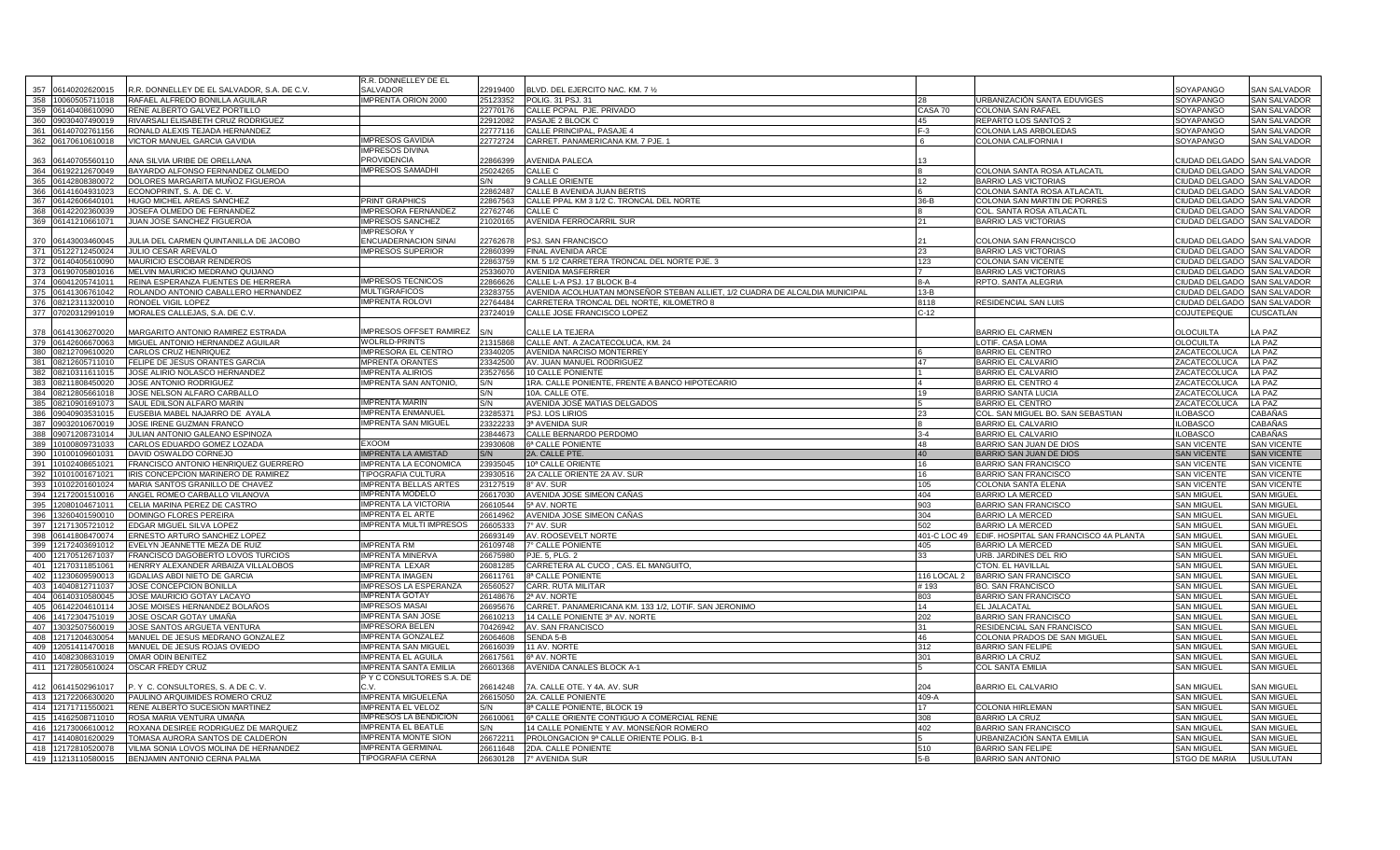|  |                                                   | <b>IMPRESOS GRAFICOS</b> |                              |                        |                 |                 |
|--|---------------------------------------------------|--------------------------|------------------------------|------------------------|-----------------|-----------------|
|  | 420 11230311831035 EVER ALEXANDER MARTINEZ OLIVA  | MILENIUN                 | 26242115 8ª CALLE ORIENTE    |                        | <b>JSULUTAN</b> | <b>USULUTAN</b> |
|  | 421  11232909641012   MIGUEL ANGEL JAIME RIVAS    | <b>IMPRENTA MIKE</b>     | 26243454 5ª CALLE ORIENTE    | BARRIO EL CALVARIO     | USULUTAN        | <b>USULUTAN</b> |
|  | 422 13190603861020 ANA CECILIA SANCHEZ DE RAMIREZ |                          | <b>DESVIO LOS MANGOS</b>     | CANTÓN EL NORTE        | SAN F. GOTERA   | <b>MORAZAN</b>  |
|  | 423 13192201851012 ELI JONATAN ARGUETA MAJANO     | <b>SISTEMAS EKAR</b>     | 26543195 AVENIDA EL BAMBU    | COLONIA LOS ALMENDROS  | SAN F. GOTERA   | <b>MORAZAN</b>  |
|  | 424 06171808891019 LUIS ARTURO PRUDENCIO GARCIA   |                          | 26806264 PJE 2 SEGUNDA ETAPA | <b>COLONIA MORAZAN</b> | SAN F. GOTERA   | <b>MORAZAN</b>  |
|  | 425 1303-251052-101-1 SANTOS GABINO MOLINA MOLINA | <b>MASQUEIMPRENTA</b>    | 2654-2030 3A CALLE PONIENTE  | <b>BO. EL CALVARIO</b> | SAN F. GOTERA   | <b>MORAZAN</b>  |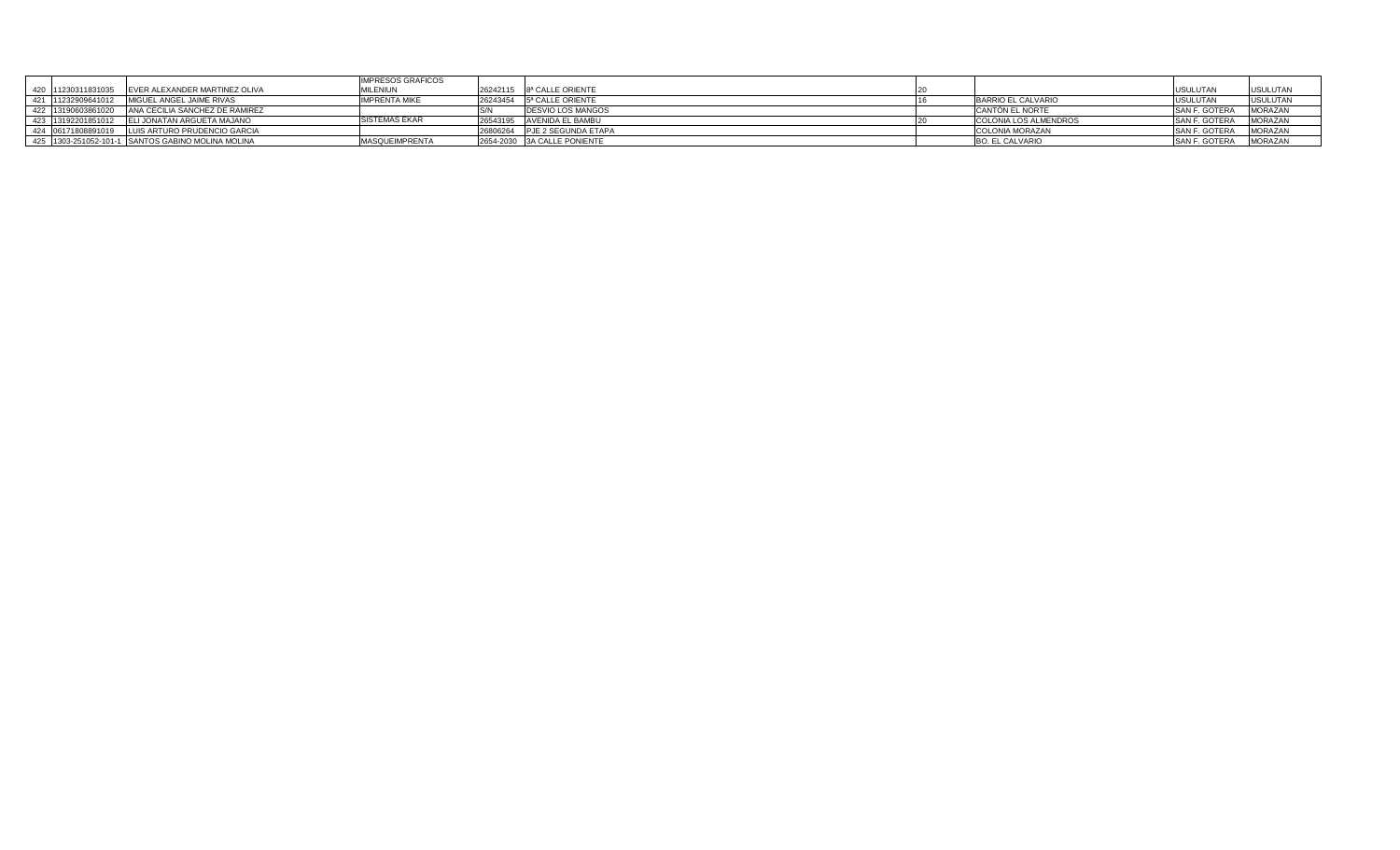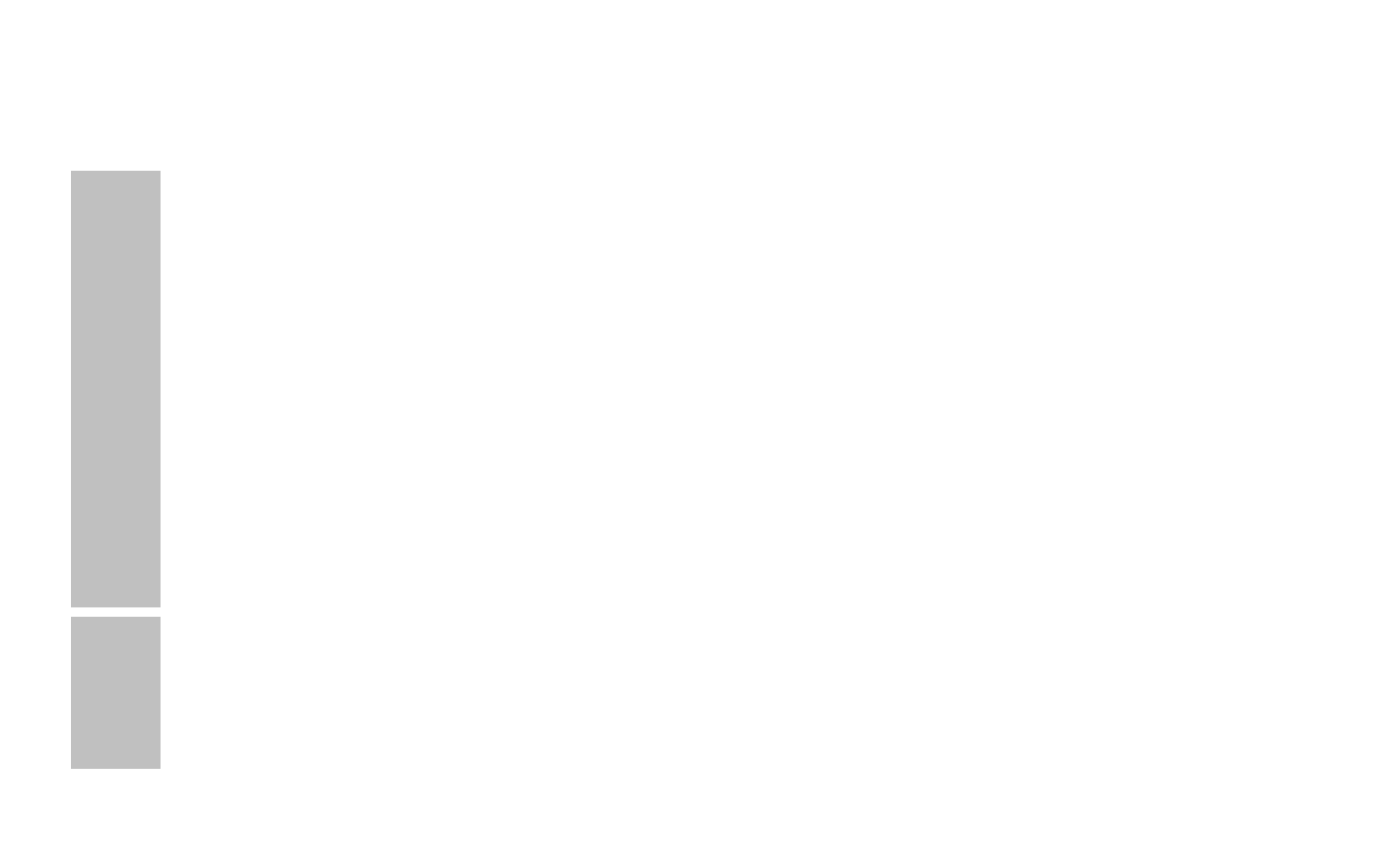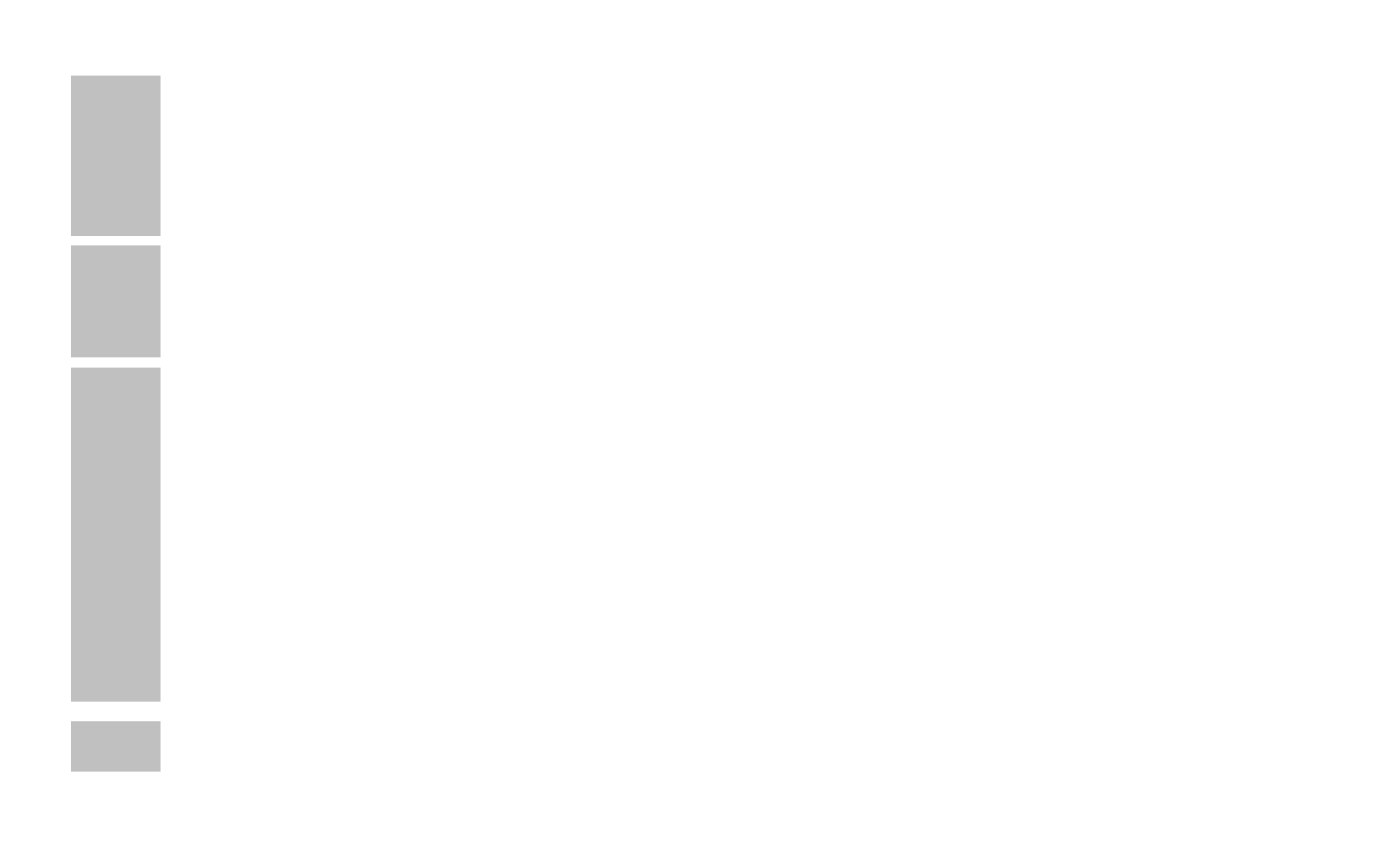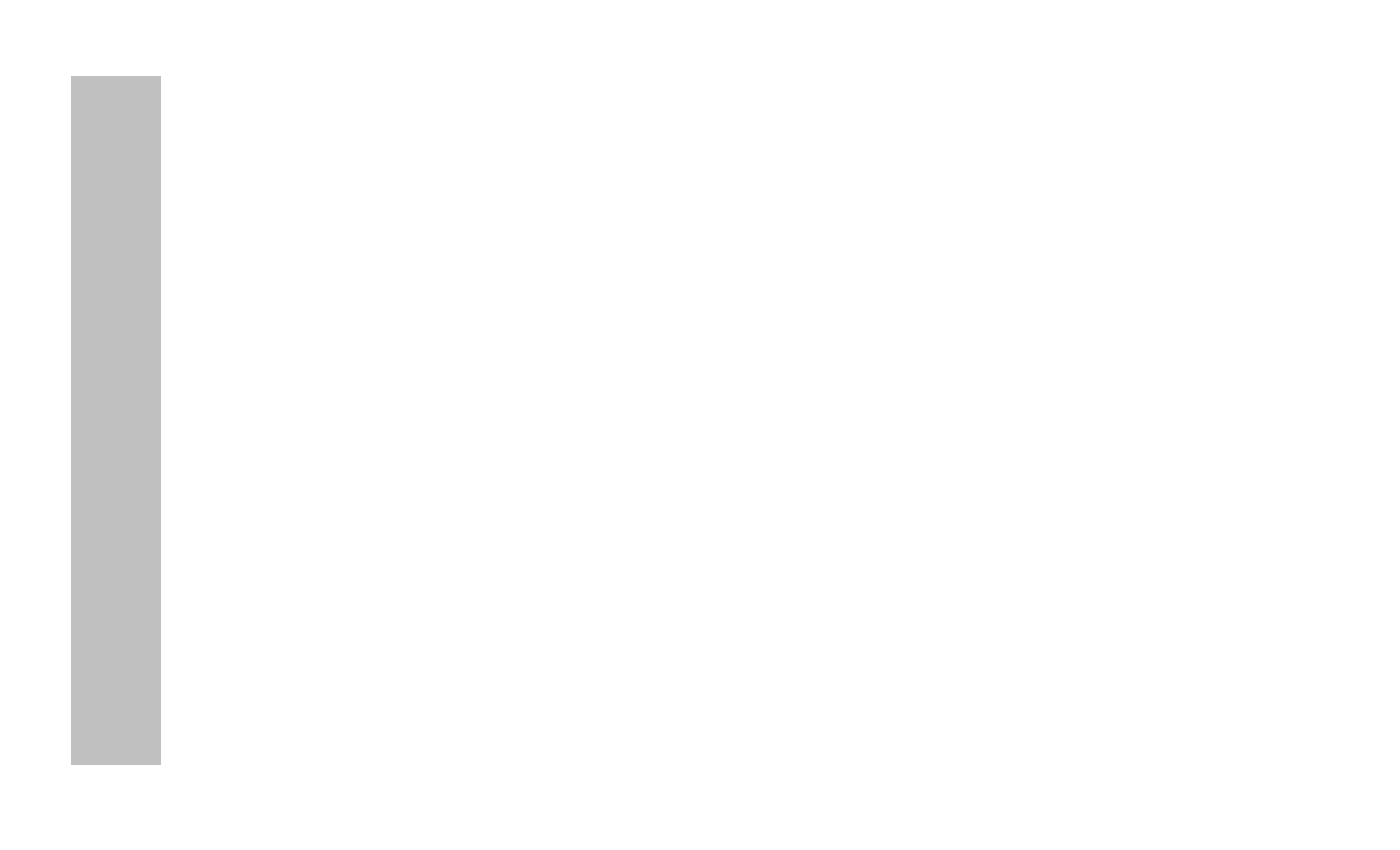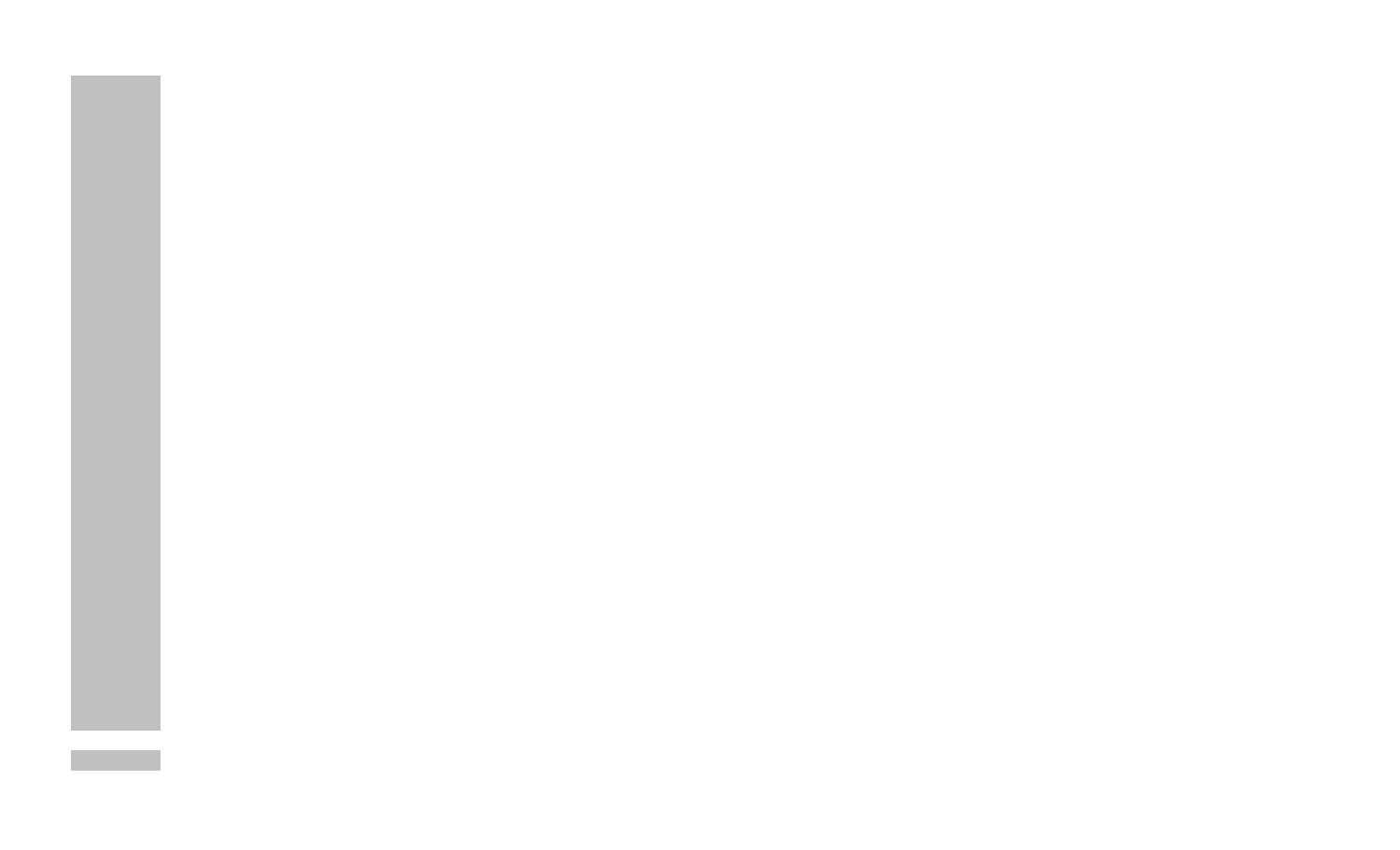